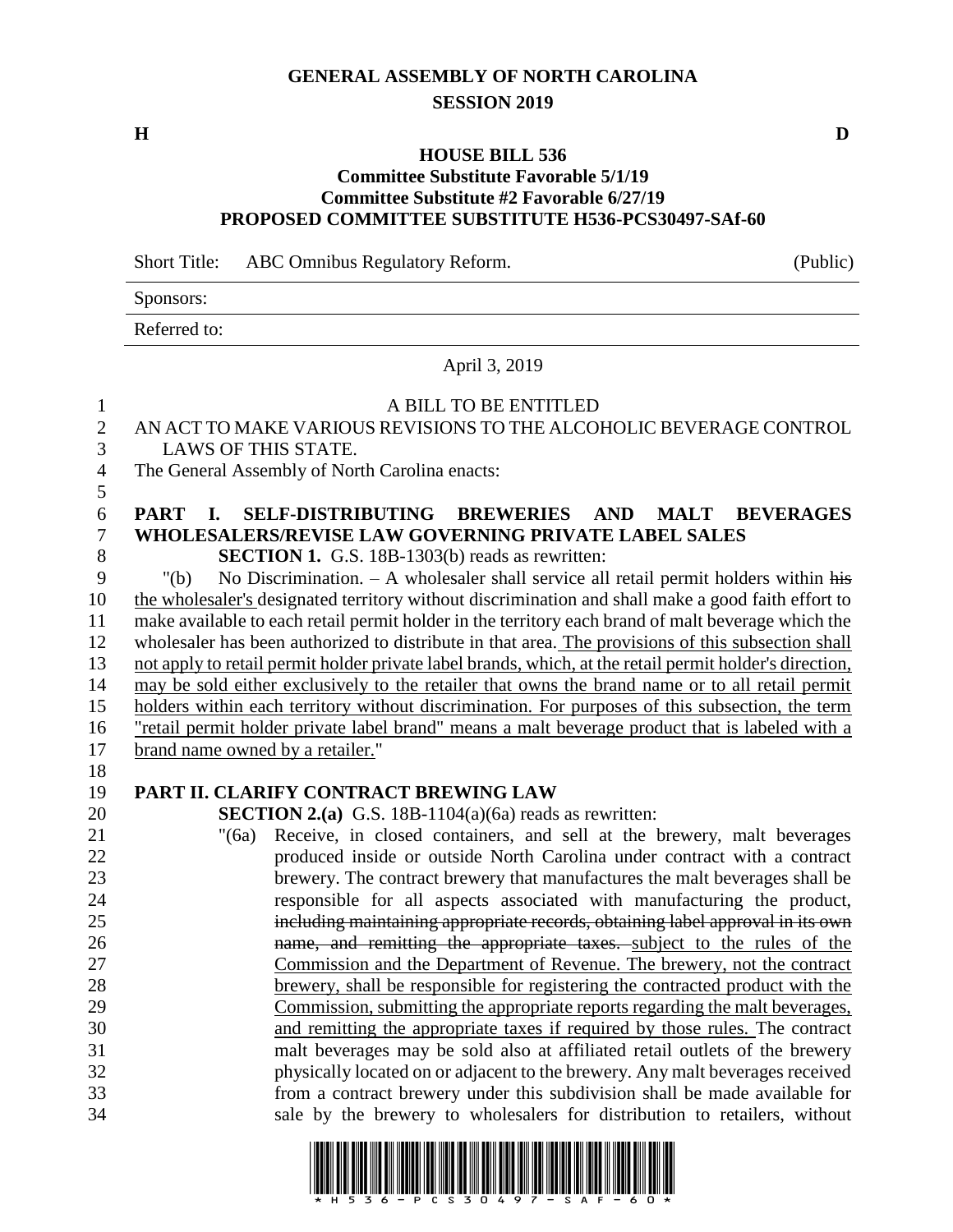| <b>General Assembly Of North Carolina</b><br><b>Session 2019</b>                                                                                                                                                                                                                                                  |
|-------------------------------------------------------------------------------------------------------------------------------------------------------------------------------------------------------------------------------------------------------------------------------------------------------------------|
| discrimination, in the same manner as if the malt beverages were being<br>imported by the brewery. Contract brewing is authorized between affiliated<br>breweries, but shall not be used as a means to allocate production quantities<br>between affiliated breweries to obtain a malt beverage wholesaler permit |
| pursuant to subdivision (8) of this subsection where either brewery would not<br>otherwise qualify for a permit, and the Commission shall have no authority to<br>grant an exemption to this requirement pursuant to G.S. 18B-1116(b)."                                                                           |
| <b>SECTION 2.(b)</b> This section becomes effective September 1, 2019, and applies to<br>taxes collected on or after that date.                                                                                                                                                                                   |
| PART III. ALLOW MALT BEVERAGE TASTINGS AT FARMERS MARKETS                                                                                                                                                                                                                                                         |
| <b>SECTION 3.</b> G.S. 18B-1114.5(a) reads as rewritten:                                                                                                                                                                                                                                                          |
| Authorization. – The holder of a brewery permit, a malt beverages importer permit, a<br>$"$ (a)                                                                                                                                                                                                                   |
| brewing, distillation, and fermentation course authorization, or a nonresident malt beverage                                                                                                                                                                                                                      |
| vendor permit may obtain a malt beverage special event permit allowing the permittee to give                                                                                                                                                                                                                      |
| free tastings of its malt beverages; to sell branded merchandise such as glassware, cups, signs,                                                                                                                                                                                                                  |
| t-shirts, hats, and other apparel; and to sell its malt beverages by the glass or in closed containers                                                                                                                                                                                                            |
| at trade shows, conventions, shopping malls, malt beverage festivals, street festivals, holiday                                                                                                                                                                                                                   |
| festivals, agricultural festivals, farmers markets, balloon races, local fund-raisers, and other                                                                                                                                                                                                                  |
| similar events approved by the Commission. Except for a brewery operating under the provisions                                                                                                                                                                                                                    |
| of G.S. $18B-1104(a)(8)$ , all malt beverages sampled or sold pursuant to this section must be                                                                                                                                                                                                                    |
| purchased from a licensed malt beverages wholesaler."                                                                                                                                                                                                                                                             |
| PART IV. ALLOW TRANSFERS OF MALT BEVERAGES BETWEEN PERMITTEES                                                                                                                                                                                                                                                     |
| UNDER COMMON OWNERSHIP OR CONTROL                                                                                                                                                                                                                                                                                 |
| <b>SECTION 4.</b> G.S. 18B-1001 reads as rewritten:                                                                                                                                                                                                                                                               |
| "§ 18B-1001. Kinds of ABC permits; places eligible.                                                                                                                                                                                                                                                               |
| When the issuance of the permit is lawful in the jurisdiction in which the premises are located,                                                                                                                                                                                                                  |
| the Commission may issue the following kinds of permits:                                                                                                                                                                                                                                                          |
| On-Premises Malt Beverage Permit. - An on-premises malt beverage permit<br>(1)                                                                                                                                                                                                                                    |
| authorizes (i) the retail sale of malt beverages for consumption on the                                                                                                                                                                                                                                           |
| premises, (ii) the retail sale of malt beverages in the manufacturer's original                                                                                                                                                                                                                                   |
| container for consumption off the premises, and (iii) the retail sale of malt                                                                                                                                                                                                                                     |
| beverages in a cleaned and sanitized container that is filled or refilled and                                                                                                                                                                                                                                     |
| sealed for consumption off the premises and that identifies the permittee and                                                                                                                                                                                                                                     |
| the date the container was filled or refilled. The permit also authorizes the                                                                                                                                                                                                                                     |
| permittee to transfer malt beverages, not more than four times per calendar                                                                                                                                                                                                                                       |
| year, to another on-premises malt beverage permittee that is under common                                                                                                                                                                                                                                         |
| ownership or control as the transferor. Except as authorized by this                                                                                                                                                                                                                                              |
| subdivision, transfers of malt beverages by on-premises malt beverage<br>permittees, purchases of malt beverages by a retail permittee from another                                                                                                                                                               |
| retail permittee for the purpose of resale, and sales of malt beverages by a                                                                                                                                                                                                                                      |
| retail permittee to another retail permittee for the purpose of resale are                                                                                                                                                                                                                                        |
| unlawful. In addition, a particular brand of malt beverages may be transferred                                                                                                                                                                                                                                    |
| only if both the transferor and transferee are located within the territory                                                                                                                                                                                                                                       |
| designated between the brewery and the wholesaler on file with the                                                                                                                                                                                                                                                |
| Commission. Prior to or contemporaneous with any such transfer, the                                                                                                                                                                                                                                               |
| transferor shall notify each wholesaler who distributes the transferred product                                                                                                                                                                                                                                   |
| of the transfer. The notice shall be in writing or verifiable electronic format                                                                                                                                                                                                                                   |
| and shall identify the transferor and transferee, the date of the transfer,                                                                                                                                                                                                                                       |
| quantity, and items transferred. It also authorizes the holder of the permit to                                                                                                                                                                                                                                   |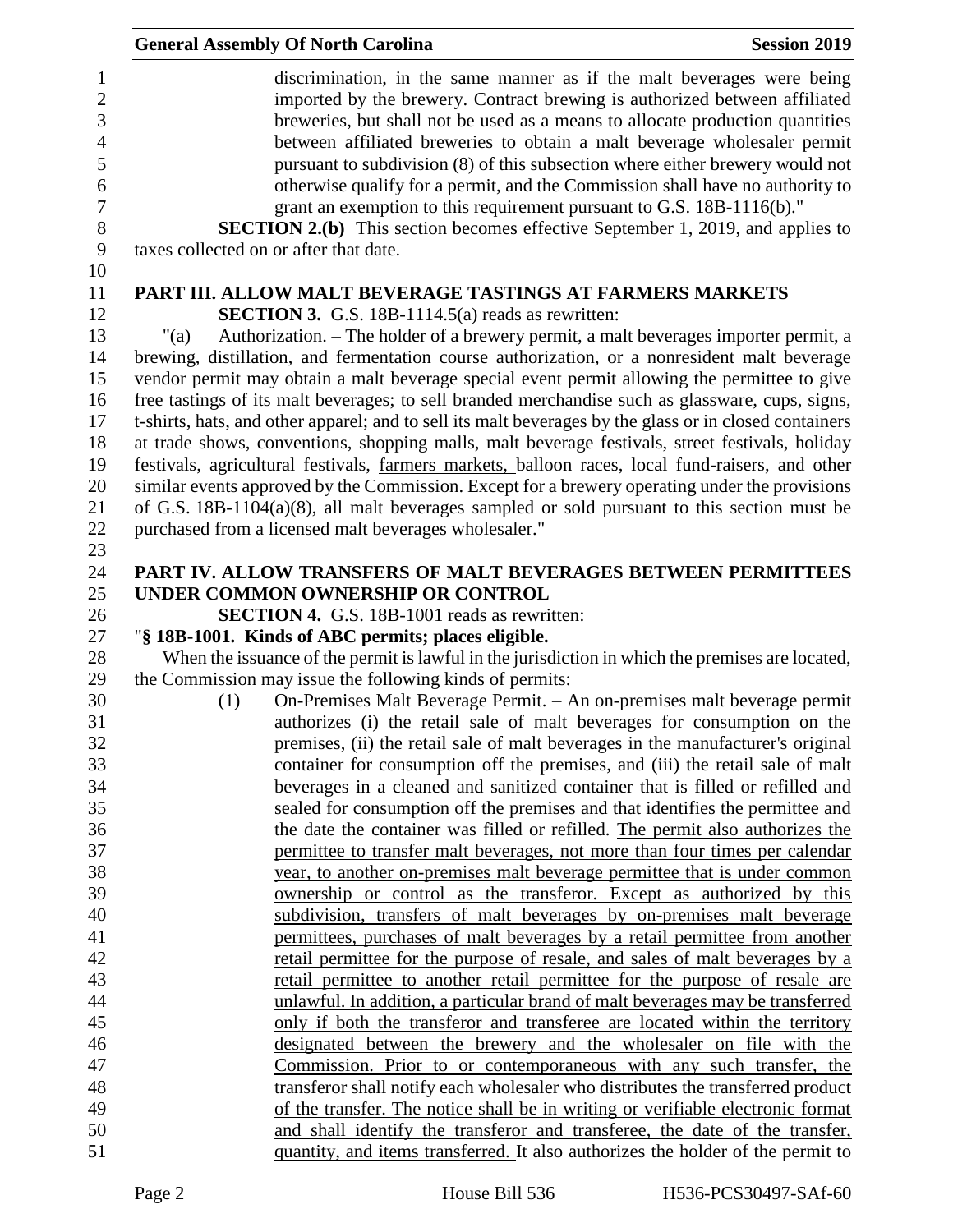|                                                                                                               |                      | <b>General Assembly Of North Carolina</b>                                                                                                                                                                                                                                                                                                                                                                                                                                                                                                                                                                                                                                                                                                                                                                                                                                                                                                                                                                                                                                                                                                                                                                                                                                                                                                                                                                                                                                                                                                                                | <b>Session 2019</b> |
|---------------------------------------------------------------------------------------------------------------|----------------------|--------------------------------------------------------------------------------------------------------------------------------------------------------------------------------------------------------------------------------------------------------------------------------------------------------------------------------------------------------------------------------------------------------------------------------------------------------------------------------------------------------------------------------------------------------------------------------------------------------------------------------------------------------------------------------------------------------------------------------------------------------------------------------------------------------------------------------------------------------------------------------------------------------------------------------------------------------------------------------------------------------------------------------------------------------------------------------------------------------------------------------------------------------------------------------------------------------------------------------------------------------------------------------------------------------------------------------------------------------------------------------------------------------------------------------------------------------------------------------------------------------------------------------------------------------------------------|---------------------|
| 1<br>$\overline{c}$                                                                                           |                      | ship malt beverages in closed containers to individual purchasers inside and<br>outside the State. The permit may be issued for any of the following:                                                                                                                                                                                                                                                                                                                                                                                                                                                                                                                                                                                                                                                                                                                                                                                                                                                                                                                                                                                                                                                                                                                                                                                                                                                                                                                                                                                                                    |                     |
| 3<br>4<br>5<br>6<br>7<br>8<br>9<br>10<br>11<br>12<br>13<br>14<br>15<br>16<br>17<br>18<br>19<br>20<br>21<br>22 | (2)                  | Off-Premises Malt Beverage Permit. - An off-premises malt beverage permit<br>authorizes (i) the retail sale of malt beverages in the manufacturer's original<br>container for consumption off the premises, (ii) the retail sale of malt<br>beverages in a cleaned and sanitized container that is filled or refilled and<br>sealed for consumption off the premises and that identifies the permittee and<br>the date the container was filled or refilled, and (iii) the holder of the permit<br>to ship malt beverages in closed containers to individual purchasers inside and<br>outside the State. The permit also authorizes the permittee to transfer malt<br>beverages, not more than four times per calendar year, to another off-premises<br>malt beverage permittee that is under common ownership or control as the<br>transferor. Except as authorized by this subdivision, transfers of malt<br>beverages by off-premises malt beverage permittees, purchases of malt<br>beverages by a retail permittee from another retail permittee for the purpose<br>of resale, and sales of malt beverages by a retail permittee to another retail<br>permittee for the purpose of resale are unlawful. In addition, a particular brand<br>of malt beverages may be transferred only if both the transferor and transferee<br>are located within the territory designated between the brewery and the<br>wholesaler on file with the Commission. Prior to or contemporaneous with<br>any such transfer, the transferor shall notify each wholesaler who distributes |                     |
| 23                                                                                                            |                      | the transferred product of the transfer. The notice shall be in writing or                                                                                                                                                                                                                                                                                                                                                                                                                                                                                                                                                                                                                                                                                                                                                                                                                                                                                                                                                                                                                                                                                                                                                                                                                                                                                                                                                                                                                                                                                               |                     |
| 24                                                                                                            |                      | verifiable electronic format and shall identify the transferor and transferee, the                                                                                                                                                                                                                                                                                                                                                                                                                                                                                                                                                                                                                                                                                                                                                                                                                                                                                                                                                                                                                                                                                                                                                                                                                                                                                                                                                                                                                                                                                       |                     |
| 25                                                                                                            |                      | date of the transfer, quantity, and items transferred. The permit may be issued                                                                                                                                                                                                                                                                                                                                                                                                                                                                                                                                                                                                                                                                                                                                                                                                                                                                                                                                                                                                                                                                                                                                                                                                                                                                                                                                                                                                                                                                                          |                     |
| 26                                                                                                            |                      | for any of the following:                                                                                                                                                                                                                                                                                                                                                                                                                                                                                                                                                                                                                                                                                                                                                                                                                                                                                                                                                                                                                                                                                                                                                                                                                                                                                                                                                                                                                                                                                                                                                |                     |
| 27                                                                                                            |                      |                                                                                                                                                                                                                                                                                                                                                                                                                                                                                                                                                                                                                                                                                                                                                                                                                                                                                                                                                                                                                                                                                                                                                                                                                                                                                                                                                                                                                                                                                                                                                                          |                     |
| 28                                                                                                            |                      |                                                                                                                                                                                                                                                                                                                                                                                                                                                                                                                                                                                                                                                                                                                                                                                                                                                                                                                                                                                                                                                                                                                                                                                                                                                                                                                                                                                                                                                                                                                                                                          |                     |
| 29<br>30                                                                                                      |                      | PART V. REVISE LAW AUTHORIZING DISTILLERS TO SELL SPIRITUOUS<br>LIQUOR DISTILLED BY THE DISTILLER FOR CONSUMPTION OFF                                                                                                                                                                                                                                                                                                                                                                                                                                                                                                                                                                                                                                                                                                                                                                                                                                                                                                                                                                                                                                                                                                                                                                                                                                                                                                                                                                                                                                                    | THE                 |
| 31                                                                                                            | <b>PREMISES</b>      |                                                                                                                                                                                                                                                                                                                                                                                                                                                                                                                                                                                                                                                                                                                                                                                                                                                                                                                                                                                                                                                                                                                                                                                                                                                                                                                                                                                                                                                                                                                                                                          |                     |
| 32                                                                                                            |                      | <b>SECTION 5.(a)</b> G.S. 18B-1105(a)(4) reads as rewritten:                                                                                                                                                                                                                                                                                                                                                                                                                                                                                                                                                                                                                                                                                                                                                                                                                                                                                                                                                                                                                                                                                                                                                                                                                                                                                                                                                                                                                                                                                                             |                     |
| 33                                                                                                            | $^{\prime\prime}(4)$ | Sell spirituous liquor distilled at the distillery in closed containers to visitors                                                                                                                                                                                                                                                                                                                                                                                                                                                                                                                                                                                                                                                                                                                                                                                                                                                                                                                                                                                                                                                                                                                                                                                                                                                                                                                                                                                                                                                                                      |                     |
| 34                                                                                                            |                      | who tour the distillery for consumption off the premises. Sales under this                                                                                                                                                                                                                                                                                                                                                                                                                                                                                                                                                                                                                                                                                                                                                                                                                                                                                                                                                                                                                                                                                                                                                                                                                                                                                                                                                                                                                                                                                               |                     |
| 35                                                                                                            |                      | subdivision are allowed only in a county where the establishment of a county                                                                                                                                                                                                                                                                                                                                                                                                                                                                                                                                                                                                                                                                                                                                                                                                                                                                                                                                                                                                                                                                                                                                                                                                                                                                                                                                                                                                                                                                                             |                     |
| 36                                                                                                            |                      | or municipal ABC store has been approved pursuant to G.S. $18B-602(g)$ and                                                                                                                                                                                                                                                                                                                                                                                                                                                                                                                                                                                                                                                                                                                                                                                                                                                                                                                                                                                                                                                                                                                                                                                                                                                                                                                                                                                                                                                                                               |                     |
| 37                                                                                                            |                      | are subject to the time and day restrictions in G.S. 18B-802. Spirituous liquor                                                                                                                                                                                                                                                                                                                                                                                                                                                                                                                                                                                                                                                                                                                                                                                                                                                                                                                                                                                                                                                                                                                                                                                                                                                                                                                                                                                                                                                                                          |                     |
| 38                                                                                                            |                      | sold under this subdivision shall (i) be listed as a code item for sale in the                                                                                                                                                                                                                                                                                                                                                                                                                                                                                                                                                                                                                                                                                                                                                                                                                                                                                                                                                                                                                                                                                                                                                                                                                                                                                                                                                                                                                                                                                           |                     |
| 39                                                                                                            |                      | State, (ii) be sold at the price set by the Commission for the code item pursuant                                                                                                                                                                                                                                                                                                                                                                                                                                                                                                                                                                                                                                                                                                                                                                                                                                                                                                                                                                                                                                                                                                                                                                                                                                                                                                                                                                                                                                                                                        |                     |
| 40                                                                                                            |                      | to G.S. 18B-804(b), and (iii) have affixed to its bottle a sticker that bears the                                                                                                                                                                                                                                                                                                                                                                                                                                                                                                                                                                                                                                                                                                                                                                                                                                                                                                                                                                                                                                                                                                                                                                                                                                                                                                                                                                                                                                                                                        |                     |
| 41                                                                                                            |                      | words "North Carolina Distillery Tour Commemorative Spirit" in addition to                                                                                                                                                                                                                                                                                                                                                                                                                                                                                                                                                                                                                                                                                                                                                                                                                                                                                                                                                                                                                                                                                                                                                                                                                                                                                                                                                                                                                                                                                               |                     |
| 42                                                                                                            |                      | any other labeling requirements set by law. Consumers purchasing spirituous                                                                                                                                                                                                                                                                                                                                                                                                                                                                                                                                                                                                                                                                                                                                                                                                                                                                                                                                                                                                                                                                                                                                                                                                                                                                                                                                                                                                                                                                                              |                     |
| 43                                                                                                            |                      | liquor under this subdivision are limited to purchasing, and the selling                                                                                                                                                                                                                                                                                                                                                                                                                                                                                                                                                                                                                                                                                                                                                                                                                                                                                                                                                                                                                                                                                                                                                                                                                                                                                                                                                                                                                                                                                                 |                     |
| 44                                                                                                            |                      | distillery is limited to selling to each consumer, no more than five bottles of                                                                                                                                                                                                                                                                                                                                                                                                                                                                                                                                                                                                                                                                                                                                                                                                                                                                                                                                                                                                                                                                                                                                                                                                                                                                                                                                                                                                                                                                                          |                     |
| 45                                                                                                            |                      | spirituous liquor per 12 month period. The distillery shall use a commonly                                                                                                                                                                                                                                                                                                                                                                                                                                                                                                                                                                                                                                                                                                                                                                                                                                                                                                                                                                                                                                                                                                                                                                                                                                                                                                                                                                                                                                                                                               |                     |
| 46                                                                                                            |                      | adopted standard point of sale system to maintain searchable electronic                                                                                                                                                                                                                                                                                                                                                                                                                                                                                                                                                                                                                                                                                                                                                                                                                                                                                                                                                                                                                                                                                                                                                                                                                                                                                                                                                                                                                                                                                                  |                     |
| 47                                                                                                            |                      | records captured at the point of sale, to include the purchaser's name, drivers                                                                                                                                                                                                                                                                                                                                                                                                                                                                                                                                                                                                                                                                                                                                                                                                                                                                                                                                                                                                                                                                                                                                                                                                                                                                                                                                                                                                                                                                                          |                     |
| 48<br>49                                                                                                      |                      | license number, and date of birth for at least 12 months from the date of<br>purchase. The Commission shall adopt rules regulating the retail sale of                                                                                                                                                                                                                                                                                                                                                                                                                                                                                                                                                                                                                                                                                                                                                                                                                                                                                                                                                                                                                                                                                                                                                                                                                                                                                                                                                                                                                    |                     |
| 50                                                                                                            |                      | spirituous liquor under this subdivision."                                                                                                                                                                                                                                                                                                                                                                                                                                                                                                                                                                                                                                                                                                                                                                                                                                                                                                                                                                                                                                                                                                                                                                                                                                                                                                                                                                                                                                                                                                                               |                     |
| 51                                                                                                            |                      | <b>SECTION 5.(b)</b> G.S. 18B-804(b1) reads as rewritten:                                                                                                                                                                                                                                                                                                                                                                                                                                                                                                                                                                                                                                                                                                                                                                                                                                                                                                                                                                                                                                                                                                                                                                                                                                                                                                                                                                                                                                                                                                                |                     |
|                                                                                                               |                      |                                                                                                                                                                                                                                                                                                                                                                                                                                                                                                                                                                                                                                                                                                                                                                                                                                                                                                                                                                                                                                                                                                                                                                                                                                                                                                                                                                                                                                                                                                                                                                          |                     |

 $\frac{1}{2}$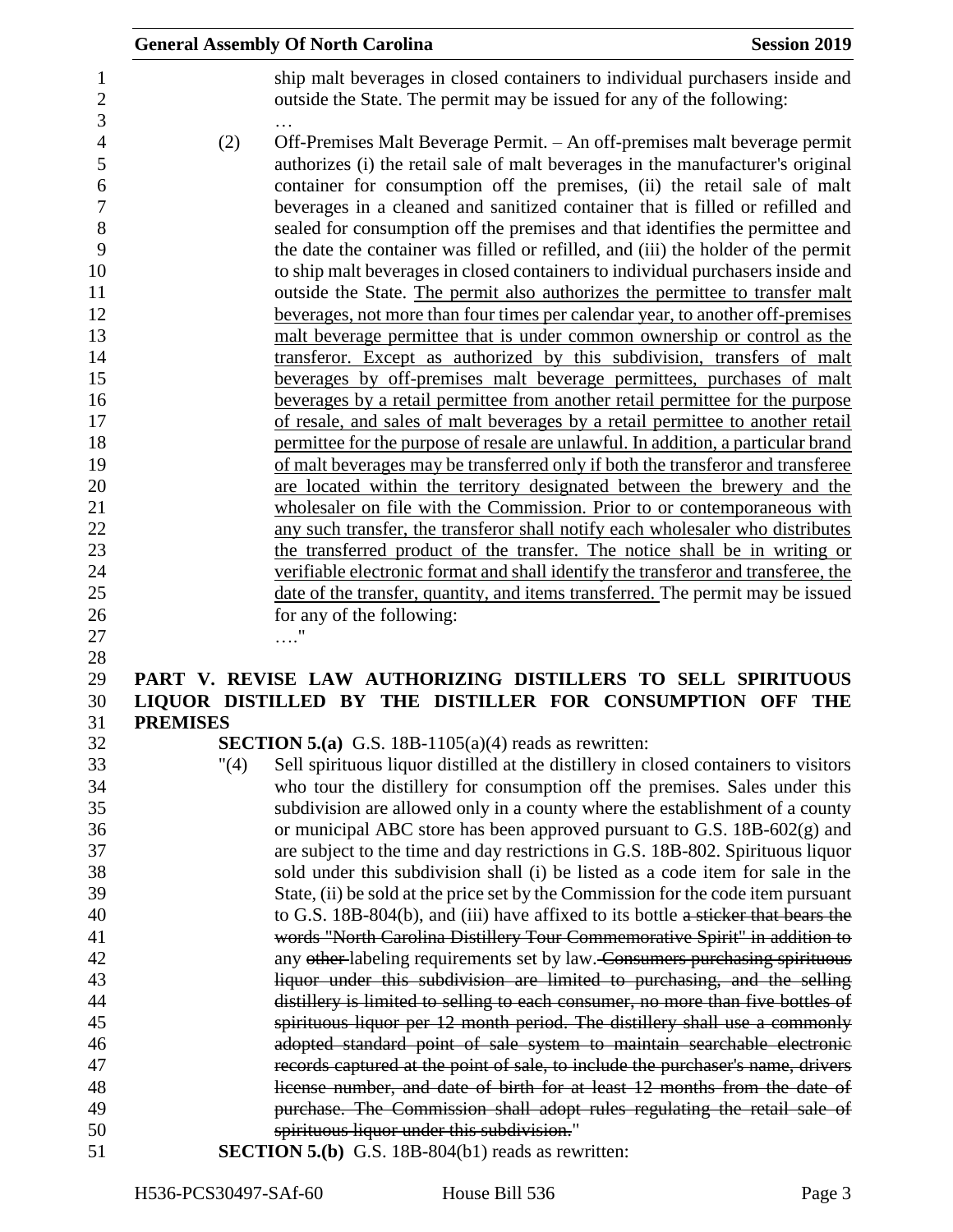## **General Assembly Of North Carolina Session 2019 Session 2019**  "(b1) Price of Spirituous Liquor Sold at Distillery. – When the holder of a distillery permit 2 sells spirituous liquor distilled at the distillery pursuant to G.S. 18B-1105(a)(4), G.S. 18B-1105, the retail price of the spirituous liquor shall be the uniform State price set by subsection (a) of this section. However, the holder of the distillery permit shall not be required to remit the components of the price set forth by subdivisions (2), (3), (5), (6), (6a), (6b), and (7) of subsection (b) of this section." **SECTION 5.(c)** G.S. 18B-1116(a) reads as rewritten: 8 "(a) Prohibitions. – It shall be unlawful for any manufacturer, bottler, or wholesaler of any alcoholic beverages, or for any officer, director, or affiliate thereof, either directly or indirectly alcoholic beverages, or for any officer, director, or affiliate thereof, either directly or indirectly to: … A brewery qualifying under subdivision (7) or (8) of G.S. 18B-1104(a) is not subject to the provisions of this section concerning financial interests in, and lending or giving things of value to, a wholesaler or retailer with respect to the brewery's transactions with the retail business on its premises or other retail locations allowed under G.S. 18B-1104(a)(8). The brewery is subject to the provisions of this subsection, however, with respect to its transactions with all other wholesalers and retailers. A distillery is not subject to the provisions of this section concerning financial interests in, and lending or giving things of value to, a wholesaler or retailer with respect to the distillery's transactions with the retail business allowed on its premises under G.S. 18B-1105(a)(4). The distillery is subject to the provisions of this subsection, however, with respect to its transactions with all other wholesalers and retailers." **SECTION 5.(d)** This section becomes effective September 1, 2019, and applies to 24 sales made on or after that date. **PART VI. MALT BEVERAGES AND WINE/INCREASE DISCOUNT ON PRICE FROM 25% TO 35% OF THE RETAIL PRICE SECTION 6.(a)** Definition. – "Discount Rule" means 14B NCAC 15B .1004 (General Prohibitions) for purposes of this section and its implementation. **SECTION 6.(b)** Discount Rule. – Until the effective date of the revised permanent rule that the Alcoholic Beverage Control Commission is required to adopt pursuant to subsection (d) of this section, the Commission shall implement the Discount Rule as provided in subsection (c) of this section. **SECTION 6.(c)** Implementation. – Notwithstanding any provision of subsection (b) of 14B NCAC 15B .1004 to the contrary, all of the following shall apply: (1) A combination of the use of a coupon, a rebate, or a permittee's loyalty card, discount card, or membership card shall not exceed thirty-five percent (35%) of the advertised retail price for the purchase of a malt beverage or wine. (2) A coupon or rebate shall not provide a discount exceeding thirty-five percent (35%) of the advertised retail price for the purchase of a malt beverage or wine. (3) A loyalty card, discount card, or membership card shall not provide a discount exceeding thirty-five percent (35%) of the advertised retail price for the purchase of a malt beverage or wine. **SECTION 6.(d)** Adoption. – The Commission shall adopt rules to amend the Discount Rule consistent with subsection (c) of this section by no later than September 1, 2019. The Commission may adopt temporary rules to comply with the deadline set in this subsection. Any temporary rules adopted in accordance with this subsection shall remain in effect until permanent rules that replace the temporary rules become effective. **SECTION 6.(e)** Sunset. – This section expires when permanent rules adopted as required by subsection (d) of this section become effective.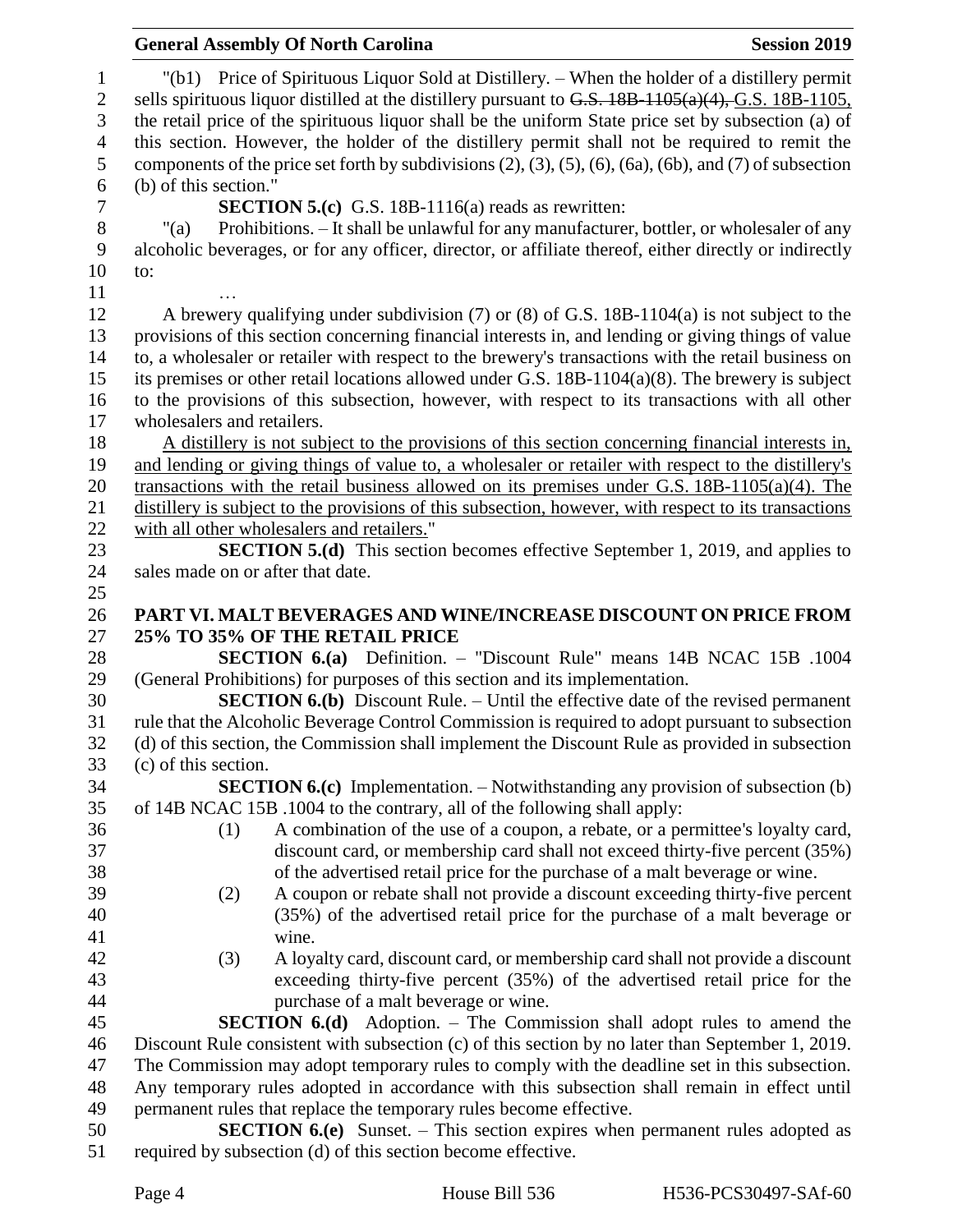| <b>General Assembly Of North Carolina</b>                                                                                                                    | <b>Session 2019</b> |
|--------------------------------------------------------------------------------------------------------------------------------------------------------------|---------------------|
|                                                                                                                                                              |                     |
| PART VII. CLARIFY DEFINITION OF "PREMISES"                                                                                                                   |                     |
| <b>SECTION 7.</b> G.S. 18B-101(12a) reads as rewritten:                                                                                                      |                     |
| "(12a) "Premises" means a fixed permanent establishment, including all areas,<br>whether-areas inside or outside the licensed premises, establishment, where |                     |
| the permittee has control of the property through a lease, deed, or other legal                                                                              |                     |
| process."                                                                                                                                                    |                     |
|                                                                                                                                                              |                     |
| PART VIII. AUTHORIZE SALE AND DELIVERY OF MORE THAN ONE DRINK AT                                                                                             |                     |
| A TIME TO A SINGLE PATRON<br><b>SECTION 8.(a)</b> Article 10 of Chapter 18B of the General Statutes is amended by                                            |                     |
| adding a new section to read:                                                                                                                                |                     |
| "§ 18B-1010. Sale and delivery of more than one drink at a time to a single patron.                                                                          |                     |
| Except as otherwise provided in this section, the holder of an on-premises malt beverage                                                                     |                     |
| permit, on-premises unfortified wine permit, on-premises fortified wine permit, or mixed                                                                     |                     |
| beverages permit issued under G.S. 18B-1001 may sell and deliver more than one alcoholic                                                                     |                     |
| beverage drink, but not more than two alcoholic beverage drinks, at a time to a single patron for                                                            |                     |
| consumption on the premises. This section does not apply to the sale of alcoholic beverages (i)                                                              |                     |
| at a stadium, athletic facility, or arena on the campus or property of a public college or university                                                        |                     |
| or (ii) during a sports event sponsored by a public college or university."                                                                                  |                     |
| <b>SECTION 8.(b)</b> This section becomes effective September 1, 2019, and applies to                                                                        |                     |
| sales made on or after that date.                                                                                                                            |                     |
| PART IX. ALLOW SALE AND CONSUMPTION OF ALCOHOLIC BEVERAGES AT                                                                                                |                     |
| <b>BINGO GAMES</b>                                                                                                                                           |                     |
| <b>SECTION 9.(a)</b> G.S. 18B-308 is repealed.                                                                                                               |                     |
| <b>SECTION 9.(b)</b> G.S. 14-309.14(3) is repealed.                                                                                                          |                     |
| <b>SECTION 9.(c)</b> G.S. 18B-112(b)(3) reads as rewritten:                                                                                                  |                     |
| Article 3. – Sale, Possession, and Consumption, except for G.S. 18B-308 and<br>"(3)                                                                          |                     |
| G.S. 18B-309."                                                                                                                                               |                     |
| <b>SECTION 9.(d)</b> This section becomes effective September 1, 2019, and applies to                                                                        |                     |
| offenses committed on or after that date.                                                                                                                    |                     |
|                                                                                                                                                              |                     |
| PART X. FOOD AND LODGING FACILITY SANITATION REGULATIONS/EXEMPT<br><b>BREWERIES NOT ENGAGED IN THE PREPARATION OF FOOD</b>                                   |                     |
| <b>SECTION 10.(a)</b> G.S. 130A-247 is amended by adding a new subdivision to read:                                                                          |                     |
| "Brewery" means an establishment license under G.S. 18B-1104 that is not<br>"(10)                                                                            |                     |
| engaged in the preparation of food on the premises. For purposes of this                                                                                     |                     |
| subdivision, the term "food" does not include beverages."                                                                                                    |                     |
| <b>SECTION 10.(b)</b> G.S. 130A-248(a) reads as rewritten:                                                                                                   |                     |
| "§ 130A-248. Regulation of food and lodging establishments.                                                                                                  |                     |
| For the protection of the public health, the Commission shall adopt rules governing<br>(a)                                                                   |                     |
| the sanitation of establishments that prepare or serve drink or food for pay and establishments                                                              |                     |
| that prepare and sell meat food products or poultry products. However, any establishment that                                                                |                     |
| prepares or serves food or drink to the public, regardless of pay, shall be subject to the provisions                                                        |                     |
| of this Article if the establishment that prepares or serves food or drink holds an ABC permit, as                                                           |                     |
| defined in G.S. 18B-101, meets any of the definitions in G.S. 18B-1000, and does not meet the                                                                |                     |
| definition of a brewery as provided in G.S. $130A-247(10)$ or a private club as provided in                                                                  |                     |
| G.S. 130A-247(2)."                                                                                                                                           |                     |
| <b>SECTION 10.(c)</b> G.S. 130A-250 reads as rewritten:                                                                                                      |                     |
| "§ 130A-250. Exemptions.                                                                                                                                     |                     |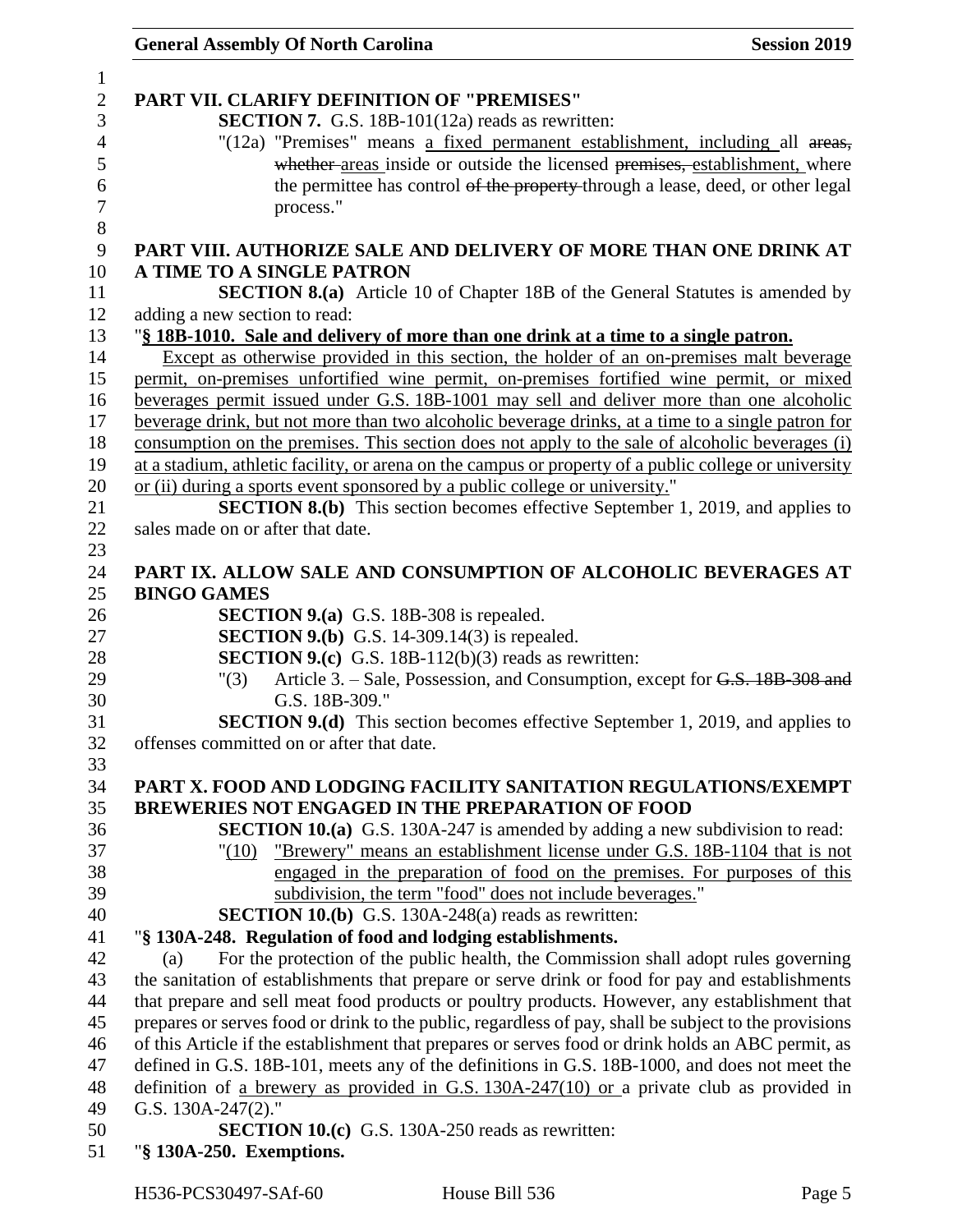|                          |                                 | <b>General Assembly Of North Carolina</b>                                                                                                                                                                                                  | <b>Session 2019</b> |
|--------------------------|---------------------------------|--------------------------------------------------------------------------------------------------------------------------------------------------------------------------------------------------------------------------------------------|---------------------|
| 1<br>$\overline{c}$      |                                 | The following shall be exempt from this Part:                                                                                                                                                                                              |                     |
| 3<br>$\overline{4}$<br>5 | (17)                            | A brewery as defined in G.S. 130A-247(10)."<br><b>SECTION 10.(d)</b> Penalties imposed and fees charged before the effective date of<br>this section are not abated or affected by this section, and the statutes that would be applicable |                     |
| 6<br>$\tau$              |                                 | but for this section remain applicable to those penalties and fees.                                                                                                                                                                        |                     |
| $8\,$<br>9               |                                 | PART XI. RESTRICT CREATION OF NEW ABC SYSTEMS<br><b>SECTION 11.(a)</b> G.S. 18B-600 reads as rewritten:                                                                                                                                    |                     |
| 10                       |                                 | "§ 18B-600. Places eligible to hold alcoholic beverage elections.                                                                                                                                                                          |                     |
| 11                       |                                 |                                                                                                                                                                                                                                            |                     |
| 12                       | $\left( a1\right)$              | ABC Store Elections Requiring Merger. $-$ A jurisdiction located in a county where                                                                                                                                                         |                     |
| 13                       |                                 | an ABC board is already in operation may hold an ABC store election only if all of the following                                                                                                                                           |                     |
| 14                       | criteria are met:               |                                                                                                                                                                                                                                            |                     |
| 15                       | (1)                             | The jurisdiction has negotiated the details of the merger required by                                                                                                                                                                      |                     |
| 16                       |                                 | $G.S.$ 18B-700 $(c1)$ if the establishment of ABC stores is approved.                                                                                                                                                                      |                     |
| 17                       | (2)                             | The details of the planned merger, including the distribution of profits, have                                                                                                                                                             |                     |
| 18                       |                                 | been determined in accordance with G.S. 18B-703, and have been made                                                                                                                                                                        |                     |
| 19                       |                                 | available to all registered voters in the jurisdiction where the ABC store<br>election is to be held.                                                                                                                                      |                     |
| 20<br>21                 |                                 |                                                                                                                                                                                                                                            |                     |
| 22                       | .<br>(d)                        | City ABC Store Elections. $-$ A city may hold an ABC store election only if if all of                                                                                                                                                      |                     |
| 23                       | the following criteria are met: |                                                                                                                                                                                                                                            |                     |
| 24                       | (1)                             | The city has at least 1,000 registered voters; and voters.                                                                                                                                                                                 |                     |
| 25                       | (2)                             | The county in which the city is located does not operate ABC stores.                                                                                                                                                                       |                     |
| 26                       | (3)                             | At least one other city in the same county operates an ABC store.                                                                                                                                                                          |                     |
| 27                       | $\ldots$ "                      |                                                                                                                                                                                                                                            |                     |
| 28                       |                                 | <b>SECTION 11.(b)</b> G.S. 18B-700 is amended by adding a new subsection to read:                                                                                                                                                          |                     |
| 29                       | "(c1)                           | Limit on Creation of New Boards. – Notwithstanding any provision of law to the                                                                                                                                                             |                     |
| 30                       |                                 | contrary, no new local board may be created in any county where a local board operates an ABC                                                                                                                                              |                     |
| 31                       |                                 | store. If a jurisdiction holds an ABC store election under G.S. $18B-602(g)$ , the establishment of                                                                                                                                        |                     |
| 32                       |                                 | ABC stores is approved, and the jurisdiction is located in a county where a local board is already                                                                                                                                         |                     |
| 33                       |                                 | in operation, the jurisdiction that held the election shall enter into an agreement with an existing                                                                                                                                       |                     |
| 34<br>35                 |                                 | local board to create a merged local board in accordance with G.S. 18B-703. Nothing in this<br>subsection shall be construed as prohibiting a local board from serving multiple cities, counties,                                          |                     |
| 36                       | or cities and counties."        |                                                                                                                                                                                                                                            |                     |
| 37                       |                                 | <b>SECTION 11.(c)</b> G.S. 18B-703(e) reads as rewritten:                                                                                                                                                                                  |                     |
| 38                       | "(e)                            | Dissolution. - With Except as otherwise provided in this subsection, with the approval                                                                                                                                                     |                     |
| 39                       |                                 | of the Commission, the cities or counties that have merged their ABC systems may dissolve the                                                                                                                                              |                     |
| 40                       |                                 | merged operation at any time and resume their prior separate operations. A city or county that                                                                                                                                             |                     |
| 41                       |                                 | has merged with another local board pursuant to the requirements of G.S. 18B-700(c1) may only                                                                                                                                              |                     |
| 42                       |                                 | dissolve a merged operation if one of the following applies:                                                                                                                                                                               |                     |
| 43                       | (1)                             | The city or county is merging with a different local board.                                                                                                                                                                                |                     |
| 44                       | (2)                             | The city or county is ceasing operation of all ABC stores within the city or                                                                                                                                                               |                     |
| 45                       |                                 | county."                                                                                                                                                                                                                                   |                     |
| 46                       |                                 | <b>SECTION 11.(d)</b> This section becomes effective September 1, 2019, and applies to                                                                                                                                                     |                     |
| 47                       |                                 | elections held on or after that date.                                                                                                                                                                                                      |                     |
| 48                       |                                 |                                                                                                                                                                                                                                            |                     |
| 49<br>50                 |                                 | PART XII. ABC STORES/ALLOW IN-STORE SPIRITUOUS LIQUOR TASTINGS<br><b>SECTION 12.(a)</b> G.S. 18B-1114.7 reads as rewritten:                                                                                                                |                     |
| 51                       |                                 | "§ 18B-1114.7. Authorization of spirituous liquor special event permit.                                                                                                                                                                    |                     |
|                          |                                 |                                                                                                                                                                                                                                            |                     |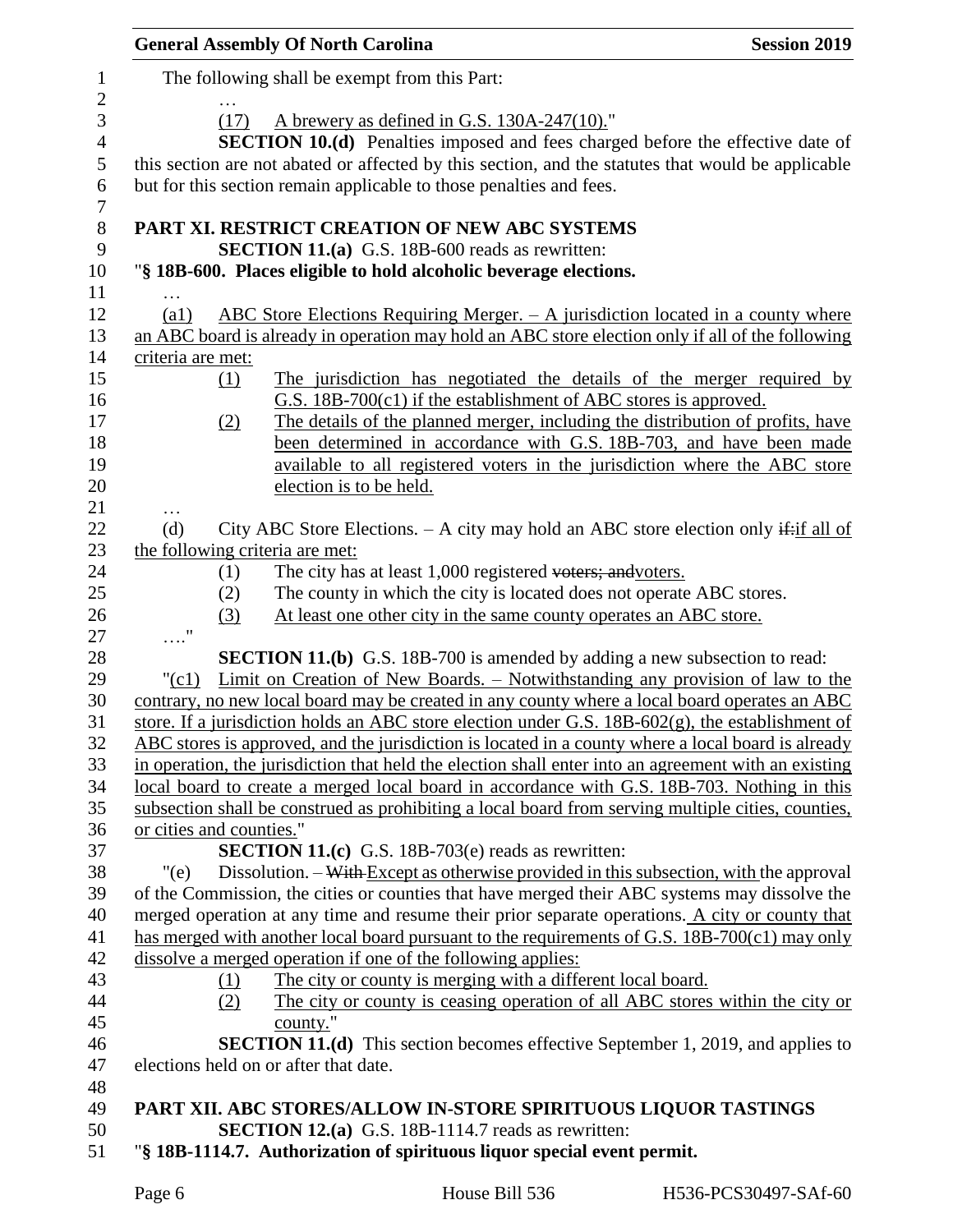|     |                   | <b>General Assembly Of North Carolina</b>                                                                                                            | <b>Session 2019</b> |
|-----|-------------------|------------------------------------------------------------------------------------------------------------------------------------------------------|---------------------|
| (a) |                   | Authorization. – The holder of a supplier representative permit, brokerage                                                                           |                     |
|     |                   | representative permit, or distillery permit issued under G.S. 18B-1105 may obtain a spirituous                                                       |                     |
|     |                   | liquor special event permit allowing the permittee to give free tastings of its spirituous liquors at                                                |                     |
|     |                   | ABC stores where the local board has approved the tasting, trade shows, conventions, shopping                                                        |                     |
|     |                   | malls, street festivals, holiday festivals, agricultural festivals, balloon races, local fund-raisers,                                               |                     |
|     |                   | and other similar events approved by the Commission.                                                                                                 |                     |
| (b) |                   | General Limitations. $-$ Any Except as otherwise provided in subsection (c) of this                                                                  |                     |
|     |                   | section, any consumer tasting is subject to the following limitations:                                                                               |                     |
|     | (1)               | The permit holder or the permit holder's authorized agent shall conduct the                                                                          |                     |
|     |                   | consumer tasting and the permit holder shall be solely responsible for any                                                                           |                     |
|     |                   | violations of this Chapter occurring in connection with the consumer tasting.                                                                        |                     |
|     |                   |                                                                                                                                                      |                     |
|     | (2)               | The spirituous liquor shall be poured only by either (i) the permit holder                                                                           |                     |
|     |                   | conducting the consumer tasting or (ii) an employee or authorized agent of the                                                                       |                     |
|     |                   | permit holder conducting the consumer tasting who is at least 21 years of age.                                                                       |                     |
|     | (3)               | Each consumer shall be limited to one $0.25$ ounce tasting sample containing                                                                         |                     |
|     |                   | $0.25$ ounces of any product made available for sampling at the consumer                                                                             |                     |
|     |                   | tasting, and the total amount of the tasting samples offered to and consumed                                                                         |                     |
|     |                   | by each consumer shall not exceed 1.0 ounce of spirituous liquor in any                                                                              |                     |
|     |                   | calendar day.                                                                                                                                        |                     |
|     | (4)               | The permit holder shall not offer tasting samples to, or allow consumption of                                                                        |                     |
|     |                   | tasting samples by, any consumer who is visibly intoxicated.                                                                                         |                     |
|     | (5)               | The permit holder shall not offer tasting samples to, or allow consumption of                                                                        |                     |
|     |                   | tasting samples by, any consumer under the legal age for consuming spirituous                                                                        |                     |
|     |                   | liquor. The person pouring the spirituous liquor shall be responsible for                                                                            |                     |
|     |                   | verifying the age of the consumer being served by checking the identification                                                                        |                     |
|     |                   | of the consumer.                                                                                                                                     |                     |
|     | (6)               | The permit holder shall not charge a consumer for any tasting sample.                                                                                |                     |
|     | $\leftrightarrow$ | A venue allowing tastings shall designate a tasting area within the venue that                                                                       |                     |
|     |                   | enables the permit holder to ensure that the consumer tasting is being<br>conducted in compliance with this section. Consumers shall only be allowed |                     |
|     |                   |                                                                                                                                                      |                     |
|     |                   | to consume tasting samples within the designated tasting area.                                                                                       |                     |
|     | (8)               | A consumer tasting shall not be allowed unless the venue is located in a                                                                             |                     |
|     |                   | jurisdiction that has approved the sale of mixed beverages.                                                                                          |                     |
|     | (9)               | The permit holder may provide point-of-sale advertising materials and                                                                                |                     |
|     |                   | advertising specialties and may sell branded merchandise such as glassware,                                                                          |                     |
|     |                   | cups, signs, t-shirts, hats, and other apparel to consumers at the consumer                                                                          |                     |
|     |                   | tasting.                                                                                                                                             |                     |
|     | (10)              | The permit holder shall maintain for a period of at least one year a record of                                                                       |                     |
|     |                   | each consumer tasting conducted. The record shall include the date of the                                                                            |                     |
|     |                   | consumer tasting, the time of the consumer tasting, an identification of the                                                                         |                     |
|     |                   | venue at which the consumer tasting was held, an identification of the                                                                               |                     |
|     |                   | spirituous liquor that was provided for tasting at the consumer tasting, and the                                                                     |                     |
|     |                   | name of any person who poured spirituous liquor at the consumer tasting. The                                                                         |                     |
|     |                   | permit holder shall allow the ABC Commission to inspect those records at any                                                                         |                     |
|     |                   | time.                                                                                                                                                |                     |
| (c) |                   | Additional Limitations on Tastings in ABC Stores. - Consumer tastings conducted in                                                                   |                     |
|     |                   | an ABC store shall have the following additional limitations:                                                                                        |                     |
|     | (1)               | The spirituous liquor used in the consumer tasting event shall be purchased by                                                                       |                     |
|     |                   | the permit holder from any ABC store at the price set by the Commission. The                                                                         |                     |
|     |                   | permit holder shall remove from the premises any remaining spirituous liquor                                                                         |                     |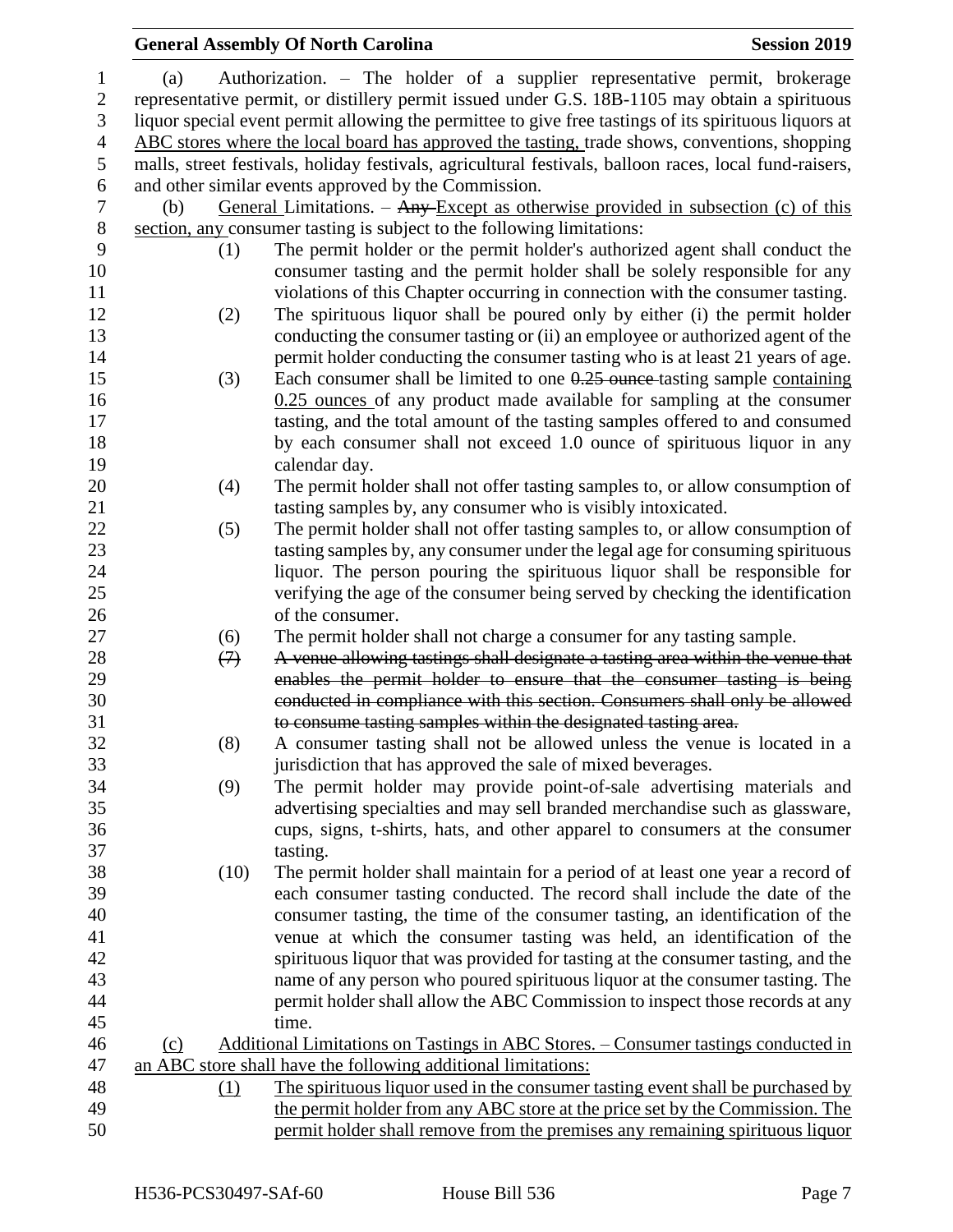|                   | <b>General Assembly Of North Carolina</b><br><b>Session 2019</b>                                                                                     |
|-------------------|------------------------------------------------------------------------------------------------------------------------------------------------------|
|                   | used in the consumer tasting event at the conclusion of the consumer tasting                                                                         |
|                   | event.                                                                                                                                               |
| (2)               | A local board may allow consumer tasting events to be conducted only                                                                                 |
|                   | between the hours of 1:00 P.M. and 7:00 P.M. on any day the ABC store,                                                                               |
|                   | where the consumer tasting event is being held, is authorized by law to sell                                                                         |
|                   | spirituous liquor. No consumer tasting event shall be conducted for more than                                                                        |
|                   | three hours.                                                                                                                                         |
| $\left(3\right)$  | The local board shall limit the consumer tasting events allowed per ABC store                                                                        |
|                   | as follows:                                                                                                                                          |
|                   | No more than three consumer tasting events may be held per calendar<br>a.                                                                            |
|                   | week.                                                                                                                                                |
|                   | No more than two different permit holders may conduct a consumer<br><u>b.</u>                                                                        |
|                   | tasting event at the same time.                                                                                                                      |
| (4)               | Notwithstanding subdivision (3) of subsection (b) of this section, the total                                                                         |
|                   | amount of the tasting samples offered to and consumed by each consumer at                                                                            |
|                   | a consumer tasting event shall not exceed one-half ounce of spirituous liquor                                                                        |
|                   | in any calendar day.                                                                                                                                 |
| $\left( 5\right)$ | The permit holder conducting the event may provide point-of-sale advertising                                                                         |
|                   | materials and advertising specialties to consumers at the consumer tasting                                                                           |
|                   | event, but shall not conduct any sales of any branded merchandise or apparel<br>to consumers at the consumer tasting event.                          |
|                   | The local board may post notice of the consumer tasting event at the local                                                                           |
| <u>(6)</u>        | board's administrative offices and at any of the ABC stores within the local                                                                         |
|                   | board's system and may provide notice of the consumer tasting event to any                                                                           |
|                   | mixed beverage permittee that purchases spirituous liquor from an ABC store                                                                          |
|                   | within the local board's system. Except as permitted by this subdivision, no                                                                         |
|                   | local board or permit holder shall advertise or promote the consumer tasting                                                                         |
|                   | event to the public or cause any person to do so on its behalf.                                                                                      |
| <u>(7)</u>        | The permit holder shall provide written notice of the consumer tasting event                                                                         |
|                   | to the ABC Commission at least 48 hours before the consumer tasting event.                                                                           |
|                   | The notice shall include all of the following:                                                                                                       |
|                   | The date and time of the consumer tasting event.<br><u>a.</u>                                                                                        |
|                   | <u>b.</u><br>The ABC store at which the consumer tasting event will be conducted.                                                                    |
|                   | The spirituous liquor that will be provided for tasting at the consumer<br>$\underline{c}$ .                                                         |
|                   | tasting event.                                                                                                                                       |
| (8)               | The local board shall establish and implement a policy whereby distillery                                                                            |
|                   | permit holders are given the right of first refusal for a certain number, as                                                                         |
|                   | determined by the Commission, of the dates and times made available in a                                                                             |
|                   | month by the local board for holding tastings authorized under this section.                                                                         |
|                   | Any policy established under this subdivision shall set forth the date for each                                                                      |
|                   | month by which a distillery permit holder must exercise the right of first                                                                           |
|                   | refusal before the reserved dates and times are made available to all eligible                                                                       |
|                   | spirituous liquor special event permit holders.                                                                                                      |
| (9)               | Any tasting conducted in an ABC store shall be the sole responsibility of the                                                                        |
|                   | permit holder. No employee of a local board may participate in or conduct a                                                                          |
|                   | tasting in an ABC store.                                                                                                                             |
| (10)              | Any additional conditions imposed by the local board. Any additional<br>conditions shall be in writing, and the local board shall post notice of the |
|                   | additional conditions at the local board's administrative offices and provide a                                                                      |
|                   | copy of that notice to any permit holder upon request.                                                                                               |
|                   |                                                                                                                                                      |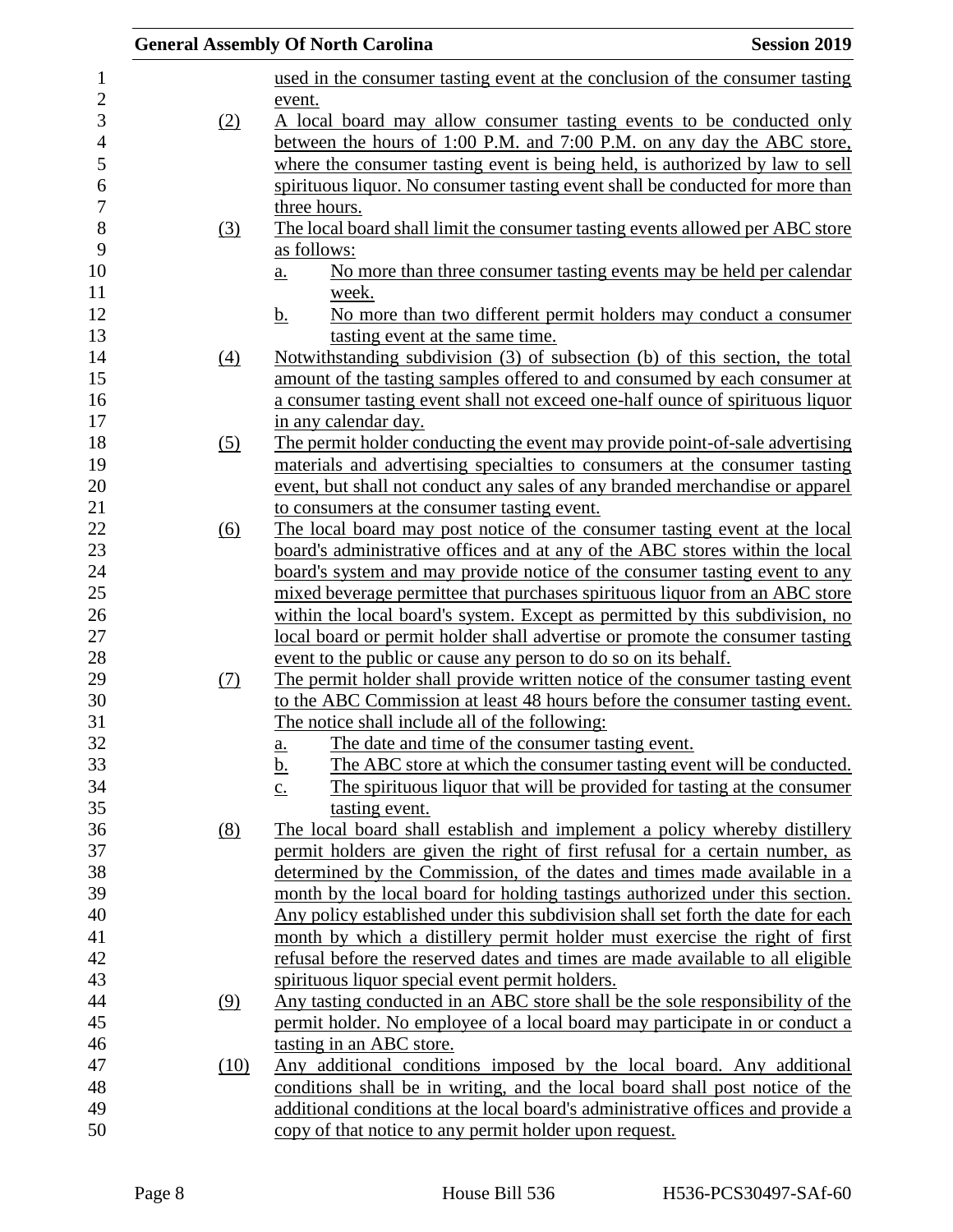|                                   | <b>General Assembly Of North Carolina</b>                                                          | <b>Session 2019</b> |
|-----------------------------------|----------------------------------------------------------------------------------------------------|---------------------|
| (11)                              | Except as otherwise provided in this section, a permit holder conducting a                         |                     |
|                                   | consumer tasting event pursuant to this section shall not provide any                              |                     |
|                                   | consideration to the local board, its board members, or its employees for any                      |                     |
|                                   | purpose related to the consumer tasting event. A consumer tasting event shall                      |                     |
|                                   | not be used by permit holders for unlawful inducements to a local board."                          |                     |
|                                   | <b>SECTION 12.(b)</b> G.S. 18B-301(f)(1) reads as rewritten:                                       |                     |
|                                   | Any person to consume fortified wine, spirituous liquor, or mixed beverages                        |                     |
| "(1)                              |                                                                                                    |                     |
|                                   | or to offer such beverages to another person at any of the following places:                       |                     |
|                                   | On Unless a consumer tasting authorized by G.S. 18B-1114.7 is being<br>a.                          |                     |
|                                   | conducted, on the premises of an ABC store.                                                        |                     |
|                                   | Upon any property used or occupied by a local board.<br>$\mathbf b$ .                              |                     |
|                                   | On any public road, street, highway, or sidewalk, unless a consumer<br>c.                          |                     |
|                                   | tasting authorized by G.S. 18B-1114.7 is being conducted."                                         |                     |
|                                   | PART XIII. ALLOW ELECTRONIC PAYMENT FOR SPIRITUOUS LIQUOR                                          |                     |
|                                   | PURCHASED BY MIXED BEVERAGES PERMITTEES                                                            |                     |
|                                   | <b>SECTION 13.(a)</b> G.S. 18B-404 is amended by adding a new subsection to read:                  |                     |
| "(e)                              | Electronic Payment. $- A$ local board shall accept electronic payments for any                     |                     |
|                                   | spirituous liquor purchased by a mixed beverages permittee. A local board may not charge a fee     |                     |
|                                   | for accepting electronic payments under this subsection. For purposes of this subsection, the term |                     |
|                                   | "electronic payment" means payment by debit card or by electronic funds transfer as defined in     |                     |
|                                   | G.S. 105-228.90, but does not include payment by charge card or credit card."                      |                     |
|                                   | <b>SECTION 13.(b)</b> This section becomes effective October 1, 2019, and applies to               |                     |
| sales made on or after that date. |                                                                                                    |                     |
|                                   |                                                                                                    |                     |
|                                   | PART XIV. ABC COMMISSION/REQUIRE ACCEPTANCE OF PAYMENTS AND                                        |                     |
|                                   | <b>FORMS ELECTRONICALLY</b>                                                                        |                     |
|                                   | <b>SECTION 14.(a)</b> Article 9 of Chapter 18B of the General Statutes is amended by               |                     |
| adding a new section to read:     |                                                                                                    |                     |
|                                   | "§ 18B-907. Allow electronic submission of payments and forms.                                     |                     |
| (a)                               | Forms. – The Commission shall make all forms required by the Commission to apply                   |                     |
|                                   | for and receive a permit available on the Commission's Web site, and the Commission shall, to      |                     |
|                                   | the extent practicable, allow for the electronic submission of these forms. Any form required by   |                     |
|                                   |                                                                                                    |                     |
|                                   | the Commission to apply for and receive a permit that requires a signature may be submitted with   |                     |
|                                   | an electronic signature in accordance with Article 40 of Chapter 66 of the General Statutes.       |                     |
| (b)                               | <u>Payments. – The Commission shall accept electronic payments for any fee required</u>            |                     |
|                                   | under this Chapter to receive a permit. For purposes of this subsection, the term "electronic      |                     |
|                                   | payment" means payment by charge card, credit card, debit card, or by electronic funds transfer    |                     |
| as defined in G.S. 105-228.90.    |                                                                                                    |                     |
| (c)                               | Fee. – The Commission may charge a fee to be used to cover costs incurred by the                   |                     |
|                                   | Commission in processing forms electronically and accepting payments electronically. The fee       |                     |
|                                   | authorized under this subsection may not exceed five dollars (\$5.00)."                            |                     |
|                                   | <b>SECTION 14.(b)</b> This section becomes effective September 1, 2019, and applies to             |                     |
|                                   | permits applied for on or after that date.                                                         |                     |
|                                   |                                                                                                    |                     |
|                                   | PART XV. CREATION OF COMMON AREA ENTERTAINMENT PERMIT                                              |                     |
|                                   | <b>SECTION 15.(a)</b> G.S. 18B-1000 reads as rewritten:                                            |                     |
|                                   | "§ 18B-1000. Definitions concerning establishments.                                                |                     |
|                                   | The following requirements and definitions shall apply to this Chapter:                            |                     |
|                                   |                                                                                                    |                     |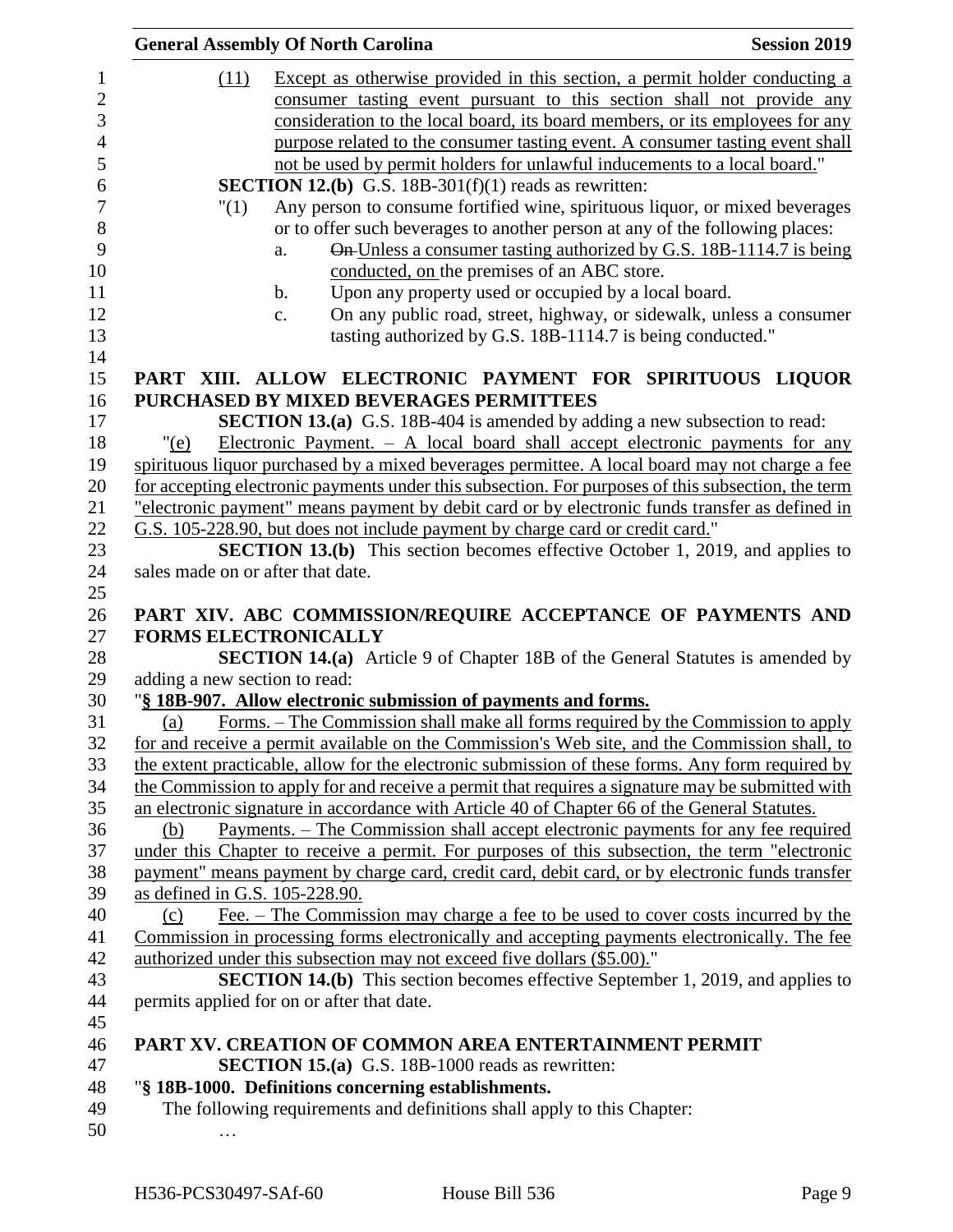| <b>General Assembly Of North Carolina</b> |                   |                                                                                                                                                                                                                                                   | <b>Session 2019</b> |
|-------------------------------------------|-------------------|---------------------------------------------------------------------------------------------------------------------------------------------------------------------------------------------------------------------------------------------------|---------------------|
| (4)                                       |                   | Hotel. – An establishment substantially engaged in the business of furnishing<br>lodging. A hotel shall have a restaurant either on or closely associated with<br>the premises. The restaurant and hotel need not be owned or operated by the     |                     |
| <u>(4e)</u>                               | same person.      | Multi-tenant establishment. $-$ A building or structure, or multiple buildings<br>and structures on the same property and under common ownership or control,                                                                                      |                     |
|                                           |                   | that contain or contains multiple businesses that sell food, goods, services, or<br>a combination of food, goods, and services, and that are connected by common<br>areas. A shopping mall is not a multi-tenant establishment if more than fifty |                     |
|                                           | conditioned.      | percent (50%) of the shopping mall's square footage is enclosed and                                                                                                                                                                               |                     |
| $\pmb{\mathsf{H}}$                        |                   |                                                                                                                                                                                                                                                   |                     |
|                                           |                   | <b>SECTION 15.(b)</b> G.S. 18B-1001 is amended by adding a new subdivision to read:                                                                                                                                                               |                     |
|                                           |                   | " $(21)$ Common Area Entertainment Permit. - A permit under this subdivision may                                                                                                                                                                  |                     |
|                                           |                   | be issued to the owner of a multi-tenant establishment that has at least two<br>tenants that hold a permit issued under subdivision $(1)$ , $(3)$ , $(5)$ , or $(10)$ of this                                                                     |                     |
|                                           |                   | section. A common area entertainment permit authorizes a customer of a                                                                                                                                                                            |                     |
|                                           |                   | multi-tenant establishment tenant holding a permit issued under subdivision                                                                                                                                                                       |                     |
|                                           |                   | $(1)$ , $(3)$ , $(5)$ , or $(10)$ of this section to exit that licensed premises with an open                                                                                                                                                     |                     |
|                                           |                   | container of the alcoholic beverage sold by the tenant holding the permit and                                                                                                                                                                     |                     |
|                                           |                   | consume the alcoholic beverage within the confines of any indoor or outdoor                                                                                                                                                                       |                     |
|                                           |                   | common area on the premises of the multi-tenant establishment designated by                                                                                                                                                                       |                     |
|                                           |                   | the owner of the multi-tenant establishment for consumption of alcoholic                                                                                                                                                                          |                     |
|                                           |                   | beverages. Additionally, a permit issued under this subdivision is subject to<br>all of the following conditions:                                                                                                                                 |                     |
|                                           |                   | The owner of the multi-tenant establishment shall designate the                                                                                                                                                                                   |                     |
|                                           | a.                | common area in which alcoholic beverages may be consumed.                                                                                                                                                                                         |                     |
|                                           |                   | Additionally, the owner of the multi-tenant establishment shall post                                                                                                                                                                              |                     |
|                                           |                   | signs in conspicuous locations on the multi-tenant establishment                                                                                                                                                                                  |                     |
|                                           |                   | property indicating which common area is the designated common                                                                                                                                                                                    |                     |
|                                           |                   | area. The owner of the multi-tenant establishment shall submit to the                                                                                                                                                                             |                     |
|                                           |                   | Commission for review and approval (i) a plat of the multi-tenant                                                                                                                                                                                 |                     |
|                                           |                   | establishment property for a designated outdoor common area with the                                                                                                                                                                              |                     |
|                                           |                   | common area designated for alcohol consumption clearly marked or                                                                                                                                                                                  |                     |
|                                           |                   | (ii) a detailed map of the relevant building on the multi-tenant                                                                                                                                                                                  |                     |
|                                           |                   | establishment property for a designated indoor common area with the                                                                                                                                                                               |                     |
|                                           |                   | common area designated for alcohol consumption clearly marked. The                                                                                                                                                                                |                     |
|                                           |                   | Commission shall reject any plat or map submitted under this                                                                                                                                                                                      |                     |
|                                           |                   | sub-subdivision that does not meet the requirements of this                                                                                                                                                                                       |                     |
|                                           |                   | subdivision or any rule adopted by the Commission. The owner of the                                                                                                                                                                               |                     |
|                                           |                   | multi-tenant establishment must submit a plat or map as required under                                                                                                                                                                            |                     |
|                                           |                   | this sub-subdivision for each renewal of the permit issued under this                                                                                                                                                                             |                     |
|                                           |                   | subdivision and at least 10 days prior to making any adjustments to the                                                                                                                                                                           |                     |
|                                           |                   | designated common area.                                                                                                                                                                                                                           |                     |
|                                           | <u>b.</u>         | Alcoholic beverages sold for consumption in a designated common                                                                                                                                                                                   |                     |
|                                           |                   | area shall be dispensed only in a container that clearly identifies the                                                                                                                                                                           |                     |
|                                           |                   | licensed premises from which the beverage was purchased. The                                                                                                                                                                                      |                     |
|                                           |                   | amount of alcoholic beverage dispensed into a container under this                                                                                                                                                                                |                     |
|                                           |                   | sub-subdivision shall not exceed 16 fluid ounces.                                                                                                                                                                                                 |                     |
|                                           | $\underline{c}$ . | A customer is not allowed to possess or consume more than one                                                                                                                                                                                     |                     |
|                                           |                   | alcoholic beverage at a time while within the designated common area.                                                                                                                                                                             |                     |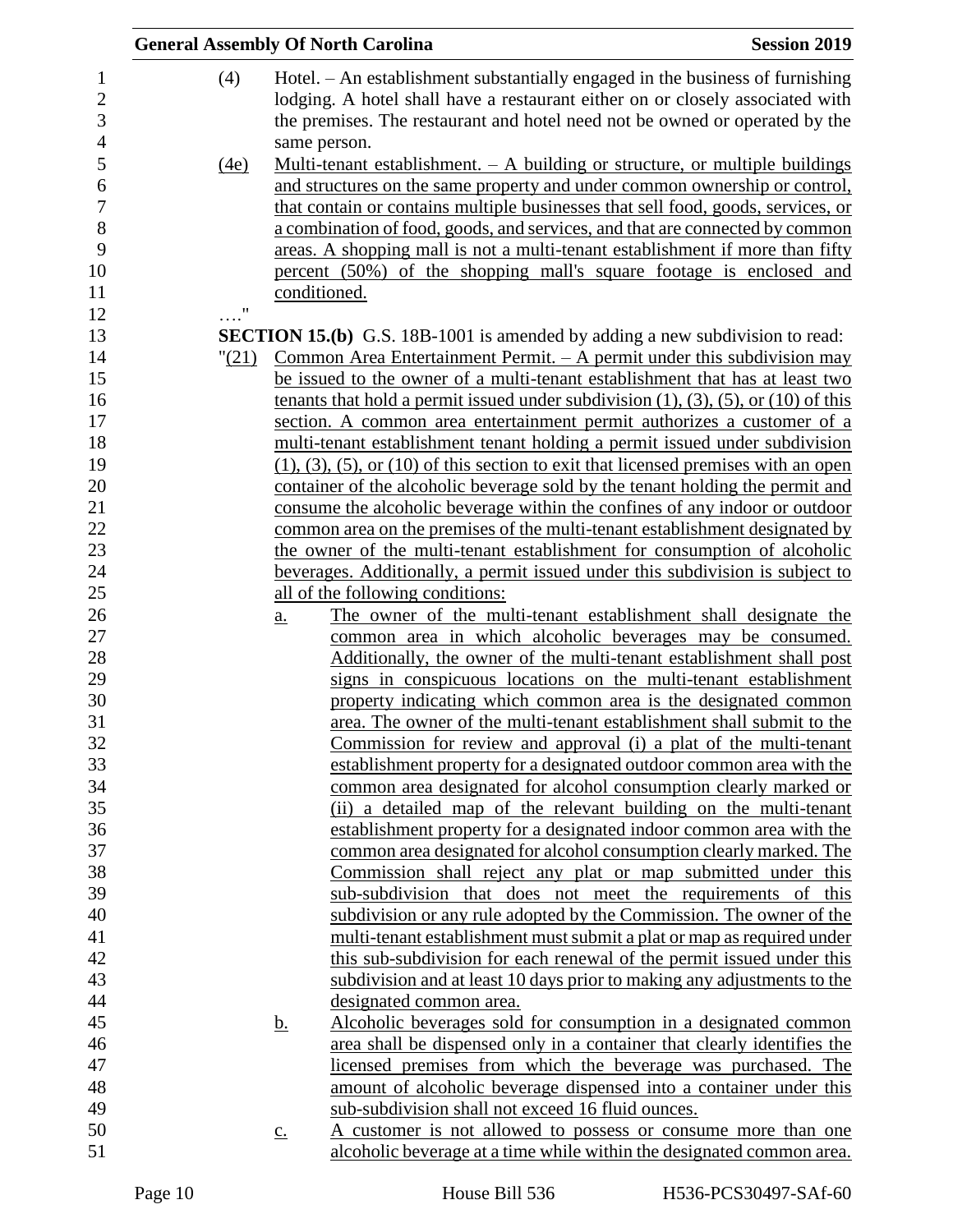| <b>General Assembly Of North Carolina</b> |                |                                                                                                   | <b>Session 2019</b>                                                                            |
|-------------------------------------------|----------------|---------------------------------------------------------------------------------------------------|------------------------------------------------------------------------------------------------|
|                                           | d.             |                                                                                                   | Alcoholic beverages may only be consumed within the designated                                 |
|                                           |                | common area during the hours in which the alcoholic beverage may                                  |                                                                                                |
|                                           |                | be sold under G.S. 18B-1004, and the owner of the multi-tenant                                    |                                                                                                |
|                                           |                | establishment may further limit the days and times in which an                                    |                                                                                                |
|                                           |                | alcoholic beverage may be consumed in a designated common area.                                   |                                                                                                |
|                                           |                | The owner of the multi-tenant establishment shall post signs in                                   |                                                                                                |
|                                           |                | conspicuous locations on the multi-tenant establishment property                                  |                                                                                                |
|                                           |                | indicating the days and times in which a person may consume an                                    |                                                                                                |
|                                           |                | alcoholic beverage in a designated common area.                                                   |                                                                                                |
|                                           | <u>e.</u>      |                                                                                                   | A customer in the designated common area shall dispose of any                                  |
|                                           |                | alcoholic beverage in his or her possession prior to exiting the                                  |                                                                                                |
|                                           |                | designated common area. A person is not allowed to exit a designated                              |                                                                                                |
|                                           |                | common area with any alcoholic beverage he or she was consuming                                   |                                                                                                |
|                                           |                | within the area.                                                                                  |                                                                                                |
|                                           | <u>f.</u>      | A customer is not allowed to bring and consume alcoholic beverages                                |                                                                                                |
|                                           |                |                                                                                                   | not purchased from a tenant of the multi-tenant establishment holding                          |
|                                           |                | an applicable permit.                                                                             |                                                                                                |
|                                           | g <sub>1</sub> |                                                                                                   | Any additional conditions imposed by the Commission. Any                                       |
|                                           |                |                                                                                                   | additional conditions imposed by the Commission shall be posted on                             |
|                                           |                | the Commission's Web site."                                                                       |                                                                                                |
|                                           |                | <b>SECTION 15.(c)</b> G.S. 18B-902(d) reads as rewritten:                                         |                                                                                                |
| " $(d)$                                   |                |                                                                                                   | Fees. – An application for an ABC permit shall be accompanied by payment of the                |
| following application fee:                |                |                                                                                                   |                                                                                                |
|                                           |                |                                                                                                   |                                                                                                |
| (46)                                      |                | Common area entertainment permit $-$ \$750.00."                                                   |                                                                                                |
|                                           |                |                                                                                                   |                                                                                                |
|                                           |                | PART XVI. CREATION OF DELIVERY SERVICE PERMIT                                                     |                                                                                                |
| adding a new section to read:             |                |                                                                                                   | <b>SECTION 16.(a)</b> Article 10 of Chapter 18B of the General Statutes is amended by          |
|                                           |                | "§ 18B-1001.4. Authorization of delivery service permit.                                          |                                                                                                |
| (a)                                       |                |                                                                                                   | Authorization. – The holder of a delivery service permit, or the permit holder's               |
|                                           |                |                                                                                                   | employee or independent contractor, may deliver malt beverages, unfortified wine, or fortified |
|                                           |                | wine on behalf of a retailer holding a permit issued pursuant to subdivisions (1) through (6) and |                                                                                                |
|                                           |                | (16) of G.S. 18B-1001 to a location designated by the purchaser. A delivery service permittee     |                                                                                                |
|                                           |                | may also facilitate delivery through technology services that connect consumers and licensed      |                                                                                                |
|                                           |                | retailers through the use of the Internet, mobile applications, and other similar technology.     |                                                                                                |
| (b)                                       |                | Training and Payment. – Prior to making any deliveries, each individual delivering                |                                                                                                |
|                                           |                | alcoholic beverages pursuant to a delivery service permit must successfully complete a course     |                                                                                                |
|                                           |                | approved by the Commission related to the delivery of alcoholic beverages. Upon receipt of a      |                                                                                                |
|                                           |                | proposed training program from a holder of a delivery service permit, the Commission shall have   |                                                                                                |
|                                           |                | 15 business days to approve, deny, or request modifications to the proposed training program.     |                                                                                                |
|                                           |                | An individual delivering alcoholic beverages pursuant to a delivery service permit shall not      |                                                                                                |
|                                           |                | handle or possess funds used to purchase an alcoholic beverage that is to be delivered, but may   |                                                                                                |
|                                           |                | facilitate the sales transaction in a manner that does not involve taking possession of funds.    |                                                                                                |
| (c)                                       |                | Age of Recipient and Notice. – An individual may only deliver alcoholic beverages                 |                                                                                                |
|                                           |                | pursuant to a delivery service permit to an individual who is at least 21 years of age and who    |                                                                                                |
|                                           |                | immediately takes actual possession of the alcoholic beverages purchased. A delivery of           |                                                                                                |
|                                           |                | alcoholic beverages in a package that obscures the manufacturer's original packaging shall have   |                                                                                                |
|                                           |                | affixed to the outside of the package a notice in 26-point type or larger stating: "CONTAINS"     |                                                                                                |
|                                           |                | ALCOHOLIC BEVERAGES; AGE VERIFICATION REQUIRED."                                                  |                                                                                                |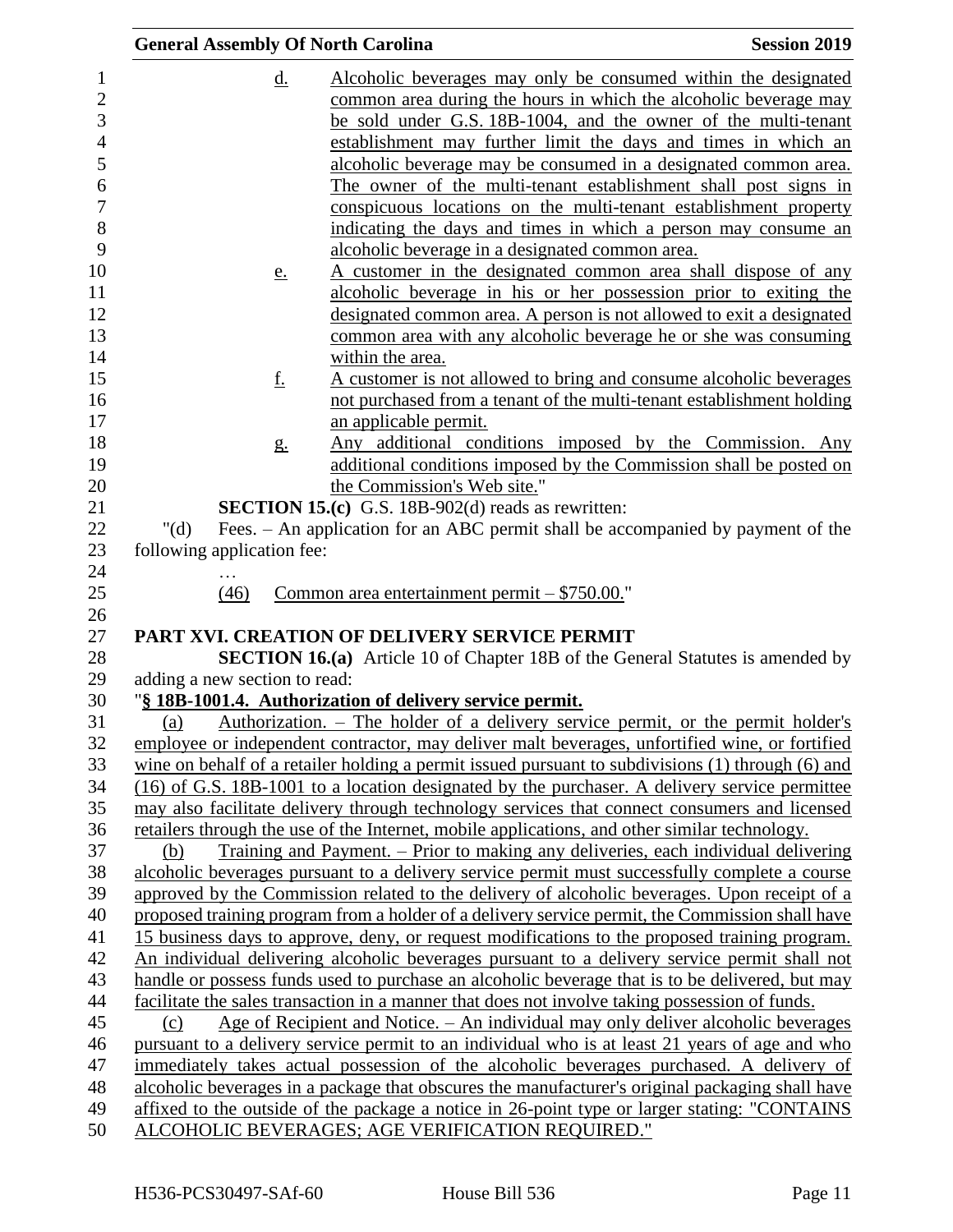# **General Assembly Of North Carolina Session 2019**

| $\mathbf{1}$     | (d)                                                                                                |      | Limitations. - A delivery service permittee shall deliver alcoholic beverages only               |  |  |  |  |  |  |
|------------------|----------------------------------------------------------------------------------------------------|------|--------------------------------------------------------------------------------------------------|--|--|--|--|--|--|
| $\mathbf{2}$     | within the time allowed for lawful sales and consumption in the jurisdiction where the delivery    |      |                                                                                                  |  |  |  |  |  |  |
| $\overline{3}$   | is located. No delivery shall be made to any jurisdiction within the State that has not authorized |      |                                                                                                  |  |  |  |  |  |  |
| $\overline{4}$   | the sale of the purchased alcoholic beverages. A delivery service permittee shall not deliver      |      |                                                                                                  |  |  |  |  |  |  |
| 5                | alcoholic beverages to the premises of another licensed retailer or more than 50 miles from the    |      |                                                                                                  |  |  |  |  |  |  |
| 6                | retailer's licensed premises. Unless the governing body of an institution of higher education has  |      |                                                                                                  |  |  |  |  |  |  |
| $\boldsymbol{7}$ | given written authorization to the permittee, a delivery service permittee shall not deliver       |      |                                                                                                  |  |  |  |  |  |  |
| $8\,$            |                                                                                                    |      | alcoholic beverages to a residence hall located on the premises of an institution of higher      |  |  |  |  |  |  |
| 9                |                                                                                                    |      | education. Only alcoholic beverages purchased for personal consumption and from a licensed       |  |  |  |  |  |  |
| 10               |                                                                                                    |      | retailer's existing inventory located on the retailer's premises may be delivered pursuant to a  |  |  |  |  |  |  |
| 11               | delivery service permit.                                                                           |      |                                                                                                  |  |  |  |  |  |  |
| 12               | (e)                                                                                                |      | Scope and Construction. $-$ A delivery service permit is not required for a common               |  |  |  |  |  |  |
| 13               |                                                                                                    |      | carrier lawfully transporting or shipping alcoholic beverages. Nothing in this section shall be  |  |  |  |  |  |  |
| 14               |                                                                                                    |      | construed as exempting the delivery of alcoholic beverages pursuant to a delivery service permit |  |  |  |  |  |  |
| 15               |                                                                                                    |      | from the requirements set forth in Article 4 of Chapter 18B of the General Statutes. Nothing in  |  |  |  |  |  |  |
| 16               |                                                                                                    |      | this section shall be construed to require a technology services company to obtain a delivery    |  |  |  |  |  |  |
| 17               |                                                                                                    |      | service permit if the company does not employ or contract with delivery drivers, but rather      |  |  |  |  |  |  |
| 18               |                                                                                                    |      | provides software or an application that connects consumers and licensed retailers for the       |  |  |  |  |  |  |
| 19               |                                                                                                    |      | delivery of alcoholic beverages from the licensed retailer."                                     |  |  |  |  |  |  |
| 20               |                                                                                                    |      | <b>SECTION 16.(b)</b> G.S. 18B-902(d), as amended by Section 15(c) of this act, reads            |  |  |  |  |  |  |
| 21               | as rewritten:                                                                                      |      |                                                                                                  |  |  |  |  |  |  |
| 22               | " $(d)$                                                                                            |      | Fees. – An application for an ABC permit shall be accompanied by payment of the                  |  |  |  |  |  |  |
| 23               | following application fee:                                                                         |      |                                                                                                  |  |  |  |  |  |  |
| 24               |                                                                                                    |      |                                                                                                  |  |  |  |  |  |  |
| 25               |                                                                                                    | (47) | Delivery service permit $-$ \$400.00."                                                           |  |  |  |  |  |  |
| 26               |                                                                                                    |      | SECTION 16.(c) The Alcoholic Beverage Control Commission shall begin                             |  |  |  |  |  |  |
| 27               |                                                                                                    |      | accepting permit applications and approving training programs no later than September 1, 2019.   |  |  |  |  |  |  |
| 28               |                                                                                                    |      | <b>SECTION 16.(d)</b> Subsections (a) and (b) of this section become effective December          |  |  |  |  |  |  |
| 29               |                                                                                                    |      | 1, 2019. The remainder of this section is effective when it becomes law.                         |  |  |  |  |  |  |
| 30               |                                                                                                    |      |                                                                                                  |  |  |  |  |  |  |
| 31               |                                                                                                    |      | PART XVII. BREWERY SALES AUTHORIZATION                                                           |  |  |  |  |  |  |
| 32               |                                                                                                    |      | <b>SECTION 17.(a)</b> G.S. 18B-1104(a) reads as rewritten:                                       |  |  |  |  |  |  |
| 33               | " $(a)$                                                                                            |      | Authorized Acts. - The holder of a brewery permit may:                                           |  |  |  |  |  |  |
| 34               |                                                                                                    |      |                                                                                                  |  |  |  |  |  |  |
| 35               |                                                                                                    | (7a) | In an area where the sale of malt beverages has not been authorized, a brewery                   |  |  |  |  |  |  |
| 36               |                                                                                                    |      | that produces agricultural products, including barley, other grains, hops, or                    |  |  |  |  |  |  |
| 37               |                                                                                                    |      | fruit, used by the brewery in the manufacture of malt beverages may sell the                     |  |  |  |  |  |  |
| 38               |                                                                                                    |      | malt beverages owned by the brewery and approved by the Commission for                           |  |  |  |  |  |  |
| 39               |                                                                                                    |      | sale in North Carolina at the brewery for on- or off-premise consumption upon                    |  |  |  |  |  |  |
| 40               |                                                                                                    |      | (i) obtaining the appropriate permit under G.S. 18B-1001 and (ii) receiving                      |  |  |  |  |  |  |
| 41               |                                                                                                    |      | approval from the governing body of the city where the brewery is located or,                    |  |  |  |  |  |  |
| 42               |                                                                                                    |      | if the brewery is not located in a city, the governing body of the county where                  |  |  |  |  |  |  |
| 43               |                                                                                                    |      | the brewery is located. Approval may be granted only pursuant to a resolution                    |  |  |  |  |  |  |
| 44               |                                                                                                    |      | of the governing body adopted at a regular meeting. Before adopting a                            |  |  |  |  |  |  |
| 45               |                                                                                                    |      | resolution approving the sale of malt beverages under this subdivision, a                        |  |  |  |  |  |  |
| 46               |                                                                                                    |      | governing board shall hold a public hearing. A notice of the public hearing                      |  |  |  |  |  |  |
| 47               |                                                                                                    |      | shall be given once a week for two successive calendar weeks in a newspaper                      |  |  |  |  |  |  |
| 48               |                                                                                                    |      | having general circulation in the area. The notice of the public hearing shall                   |  |  |  |  |  |  |
| 49               |                                                                                                    |      | be published the first time not less than 10 days nor more than 25 days before                   |  |  |  |  |  |  |
| 50               |                                                                                                    |      | the date fixed for the hearing. In computing such period, the day of publication                 |  |  |  |  |  |  |
| 51               |                                                                                                    |      | is not to be included but the day of the hearing shall be included.                              |  |  |  |  |  |  |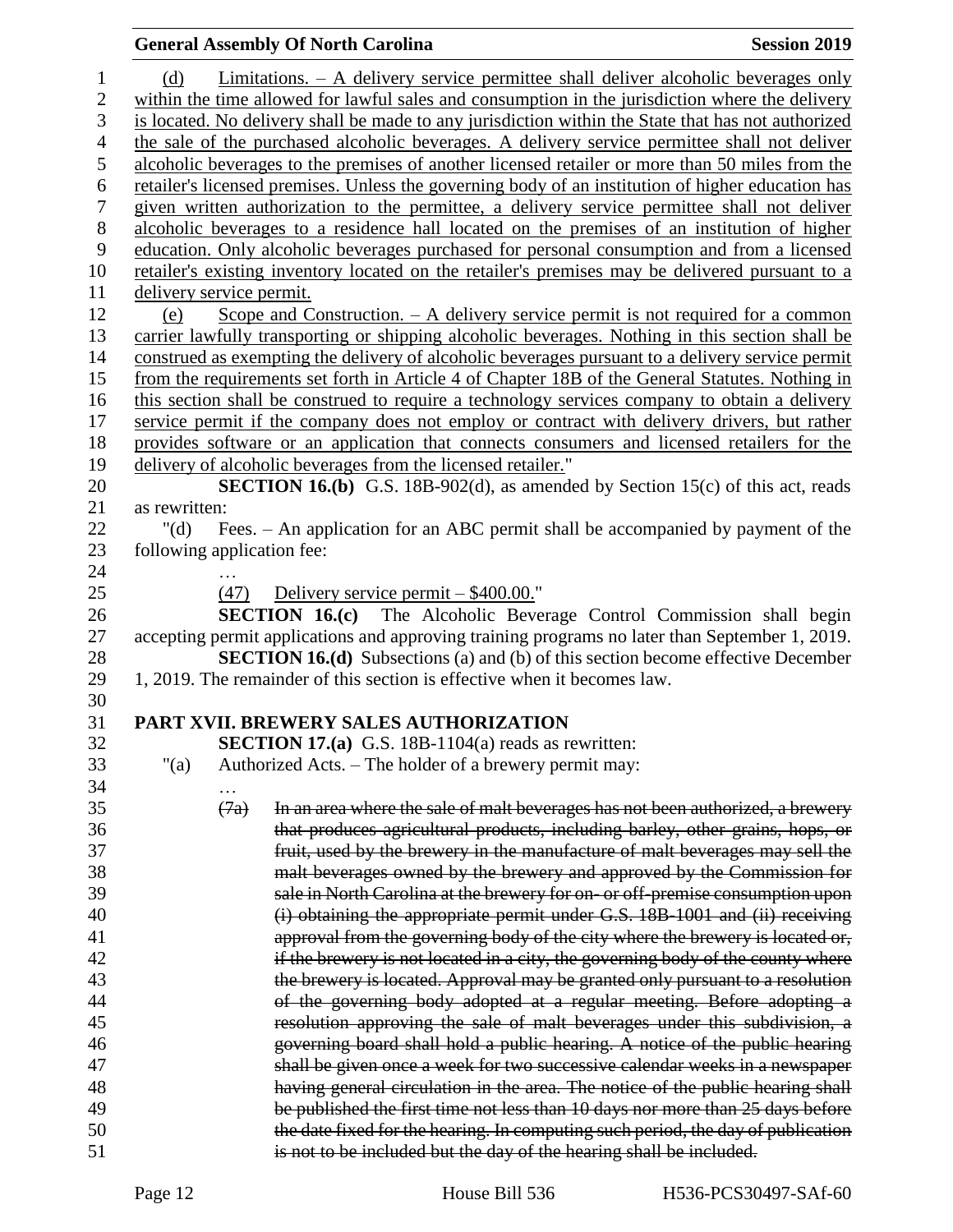|                    | <b>General Assembly Of North Carolina</b>                                                                                                                 | <b>Session 2019</b> |
|--------------------|-----------------------------------------------------------------------------------------------------------------------------------------------------------|---------------------|
| (7b)               | Regardless of the results of any local malt beverage election, sell the malt                                                                              |                     |
|                    | beverages owned by the brewery at the brewery for on- or off-premise                                                                                      |                     |
|                    | consumption upon obtaining the appropriate permit under G.S. 18B-1001.                                                                                    |                     |
| $\pmb{\mathsf{H}}$ |                                                                                                                                                           |                     |
|                    | <b>SECTION 17.(b)</b> This section becomes effective October 1, 2019.                                                                                     |                     |
|                    | PART XVIII. ALLOW SPORTS AND ENTERTAINMENT VENUES TO OBTAIN                                                                                               |                     |
|                    | ON-PREMISES FORTIFIED WINE PERMITS AND SPECIAL OCCASION PERMITS                                                                                           |                     |
|                    | <b>SECTION 18.</b> G.S. 18B-1001 reads as rewritten:                                                                                                      |                     |
|                    | "§ 18B-1001. Kinds of ABC permits; places eligible.                                                                                                       |                     |
|                    | When the issuance of the permit is lawful in the jurisdiction in which the premises are located,                                                          |                     |
|                    | the Commission may issue the following kinds of permits:                                                                                                  |                     |
| (5)                | On-Premises Fortified Wine Permit. - An on-premises fortified wine permit                                                                                 |                     |
|                    | authorizes the retail sale of fortified wine for consumption on the premises,                                                                             |                     |
|                    | either alone or mixed with other beverages, and the retail sale of fortified wine                                                                         |                     |
|                    | in the manufacturer's original container for consumption off the premises. The                                                                            |                     |
|                    | permit also authorizes the permittee to transfer fortified wine, not more than                                                                            |                     |
|                    | four times per calendar year, to another on-premises fortified wine permittee                                                                             |                     |
|                    | that is under common ownership or control as the transferor. Except as                                                                                    |                     |
|                    | authorized by this subdivision, transfers of wine by on-premises fortified wine                                                                           |                     |
|                    | permittees, purchases of wine by a retail permittee from another retail                                                                                   |                     |
|                    | permittee for the purpose of resale, and sale of wine by a retail permittee to                                                                            |                     |
|                    | another retail permittee for the purpose of resale are unlawful. In addition, a                                                                           |                     |
|                    | particular brand of wine may be transferred only if both the transferor and                                                                               |                     |
|                    | transferee are located within the territory designated between the winery and                                                                             |                     |
|                    | the wholesaler on file with the Commission. Prior to or contemporaneous with                                                                              |                     |
|                    | any such transfer, the transferor shall notify each wholesaler who distributes                                                                            |                     |
|                    | the transferred product of the transfer. The notice shall be in writing or                                                                                |                     |
|                    | verifiable electronic format and shall identify the transferor and transferee, the                                                                        |                     |
|                    | date of the transfer, quantity, and items transferred. The holder of the permit                                                                           |                     |
|                    | is authorized to ship fortified wine in closed containers to individual                                                                                   |                     |
|                    | purchasers inside and outside the State. Orders received by a winery by                                                                                   |                     |
|                    | telephone, Internet, mail, facsimile, or other off-premises means of                                                                                      |                     |
|                    | communication shall be shipped pursuant to a wine shipper permit and not                                                                                  |                     |
|                    | pursuant to this subdivision. The permit may be issued for any of the                                                                                     |                     |
|                    | following:                                                                                                                                                |                     |
|                    | Restaurants.<br>a.                                                                                                                                        |                     |
|                    | Hotels.<br>b.                                                                                                                                             |                     |
|                    | Private clubs.<br>c.                                                                                                                                      |                     |
|                    | d.<br>Community theatres.                                                                                                                                 |                     |
|                    | Wineries.<br>e.<br>f.                                                                                                                                     |                     |
|                    | Convention centers.                                                                                                                                       |                     |
|                    | Sports and entertainment venues.<br>$g_{\cdot}$                                                                                                           |                     |
| $\cdots$<br>(8)    |                                                                                                                                                           |                     |
|                    | Special Occasion Permit. $- A$ special occasion permit authorizes the host of a<br>reception, party or other special occasion, with the permission of the |                     |
|                    | permittee, to bring fortified wine and spirituous liquor onto the premises of                                                                             |                     |
|                    | the business and to serve the same to his guests. The permit may be issued for                                                                            |                     |
|                    | any of the following:                                                                                                                                     |                     |
|                    | Restaurants.<br>a.                                                                                                                                        |                     |
|                    |                                                                                                                                                           |                     |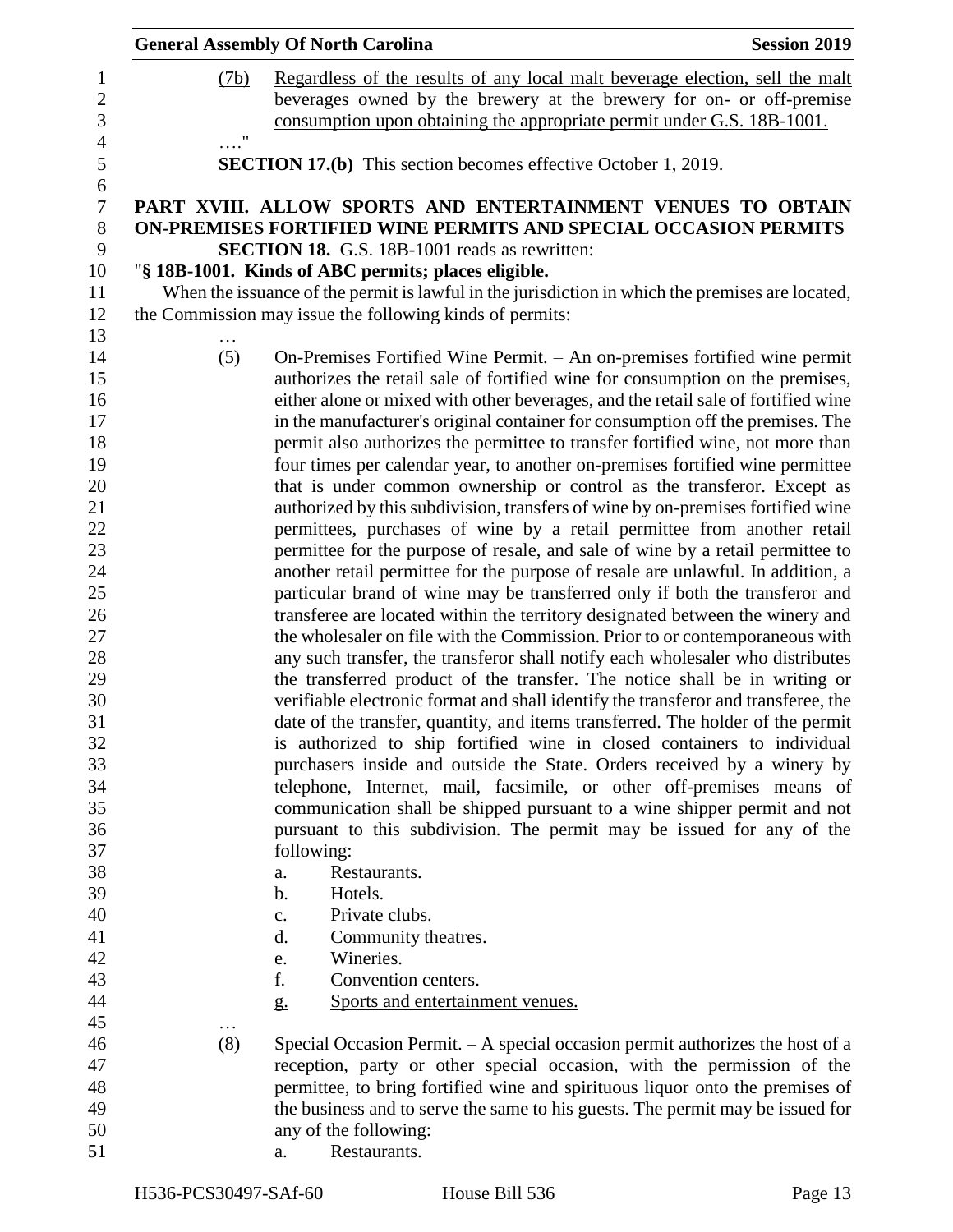|                 |                    | <b>General Assembly Of North Carolina</b>                             |                                  |                 | <b>Session 2019</b>                                                                                 |
|-----------------|--------------------|-----------------------------------------------------------------------|----------------------------------|-----------------|-----------------------------------------------------------------------------------------------------|
|                 |                    | Hotels.<br>$\mathbf b$ .                                              |                                  |                 |                                                                                                     |
|                 |                    | c.                                                                    | Eating establishments.           |                 |                                                                                                     |
|                 |                    | d.                                                                    | Private clubs.                   |                 |                                                                                                     |
|                 |                    | e.                                                                    | Convention centers.              |                 |                                                                                                     |
|                 |                    | <u>f.</u>                                                             | Sports and entertainment venues. |                 |                                                                                                     |
|                 | $\pmb{\mathsf{H}}$ |                                                                       |                                  |                 |                                                                                                     |
|                 |                    |                                                                       |                                  |                 |                                                                                                     |
| <b>PART</b>     | XIX.               | <b>EXEMPT</b>                                                         | <b>MIXED</b>                     | <b>BEVERAGE</b> | <b>PERMITTEES</b><br><b>FROM</b>                                                                    |
|                 |                    |                                                                       |                                  |                 | PURCHASE-TRANSPORTATION PERMIT REQUIREMENT FOR SPIRITUOUS                                           |
| <b>LIQUOR</b>   |                    |                                                                       |                                  |                 |                                                                                                     |
|                 |                    | <b>SECTION 19.(a)</b> G.S. 18B-303 reads as rewritten:                |                                  |                 |                                                                                                     |
|                 |                    | "§ 18B-303. Amounts of alcoholic beverages that may be purchased.     |                                  |                 |                                                                                                     |
| (a)             |                    |                                                                       |                                  |                 | Purchases Allowed. – Without a permit, a person may purchase at one time:                           |
|                 | (1)                |                                                                       |                                  |                 | Not more than 80 liters of malt beverages, except draft malt beverages in kegs                      |
|                 |                    |                                                                       |                                  |                 | for off-premises consumption. For purchase of a keg or kegs of malt beverages                       |
|                 |                    |                                                                       |                                  |                 | for off-premises consumption, the permit required by G.S. 18B-403.1(a) must                         |
|                 |                    | first be obtained;                                                    |                                  |                 |                                                                                                     |
|                 | (2)                |                                                                       |                                  |                 | Any amount of draft malt beverages by a permittee in kegs for on-premise                            |
|                 |                    | consumption;                                                          |                                  |                 |                                                                                                     |
|                 | (3)                | Not more than 50 liters of unfortified wine;                          |                                  |                 |                                                                                                     |
|                 | (4)                |                                                                       |                                  |                 | Not more than eight liters of either fortified wine or spirituous liquor, or eight                  |
|                 |                    | liters of the two combined.                                           |                                  |                 |                                                                                                     |
| (b)             |                    |                                                                       |                                  |                 | Unlawful Purchase. – Except as provided in subsection $(e)$ -subsections $(c)$ and $(d)$ of         |
|                 |                    |                                                                       |                                  |                 | this section, and in Article 11, Article 11 of this Chapter, it shall be unlawful for any person to |
|                 |                    |                                                                       |                                  |                 | purchase, or for any person to sell, an amount of alcoholic beverages greater than that stated in   |
| subsection (a). |                    |                                                                       |                                  |                 |                                                                                                     |
| (c)             |                    |                                                                       |                                  |                 | Greater Amounts. - Amounts of alcoholic beverages greater than those listed in                      |
|                 |                    |                                                                       |                                  |                 | subdivisions (a)(3) and (a)(4) may be purchased with a purchase-transportation permit under         |
| G.S. 18B-403.   |                    |                                                                       |                                  |                 |                                                                                                     |
| (d)             |                    |                                                                       |                                  |                 | <u>Mixed Beverage Permittee Exception. – A mixed beverage permittee, or an employee</u>             |
|                 |                    |                                                                       |                                  |                 | of a mixed beverage permittee, may purchase and transport any amount of fortified wine or           |
|                 |                    |                                                                       |                                  |                 | spirituous liquor for use by the mixed beverage permittee without obtaining a                       |
|                 |                    |                                                                       |                                  |                 | purchase-transportation permit under G.S. 18B-403. An employee of a local board may transport       |
|                 |                    |                                                                       |                                  |                 | to a mixed beverage permittee any amount of fortified wine or spirituous liquor purchased by the    |
|                 |                    |                                                                       |                                  |                 | mixed beverage permittee without obtaining a purchase-transportation permit under                   |
|                 |                    |                                                                       |                                  |                 | G.S. 18B-403. An independent contractor employed pursuant to G.S. 18B-701(a)(1), by either a        |
|                 |                    |                                                                       |                                  |                 | mixed beverage permittee or a local board, shall not be considered an employee of a mixed           |
|                 |                    | beverage permittee or a local board for purposes of this subsection." |                                  |                 |                                                                                                     |
|                 |                    | <b>SECTION 19.(b)</b> G.S. 18B-403(a) reads as rewritten:             |                                  |                 |                                                                                                     |
| " $(a)$         |                    |                                                                       |                                  |                 | Amounts. – With a purchase-transportation permit, a person may purchase and                         |
|                 |                    |                                                                       |                                  |                 | transport an amount of alcoholic beverages greater than the amount specified in G.S. 18B-303(a).    |
|                 |                    |                                                                       |                                  |                 | A permit authorizes the holder to transport from the place of purchase to the destination within    |
|                 |                    |                                                                       |                                  |                 | North Carolina indicated on the permit at one time the following amount of alcoholic beverages:     |
|                 | (1)                | A maximum of 100 liters of unfortified wine; wine.                    |                                  |                 |                                                                                                     |
|                 | (2)                |                                                                       |                                  |                 | A maximum of 40 liters of either fortified wine or spirituous liquor, or 40                         |
|                 |                    | liters of the two combined; or combined.                              |                                  |                 |                                                                                                     |
|                 | (3)                |                                                                       |                                  |                 | The amount of fortified wine or spirituous liquors specified on the                                 |
|                 |                    |                                                                       |                                  |                 | purchase-transportation permit for transportation to a mixed beverage                               |
|                 |                    |                                                                       |                                  |                 | permittee-permittee by an independent contractor employed pursuant to                               |
|                 |                    | G.S. 18B-701(a)(1)."                                                  |                                  |                 |                                                                                                     |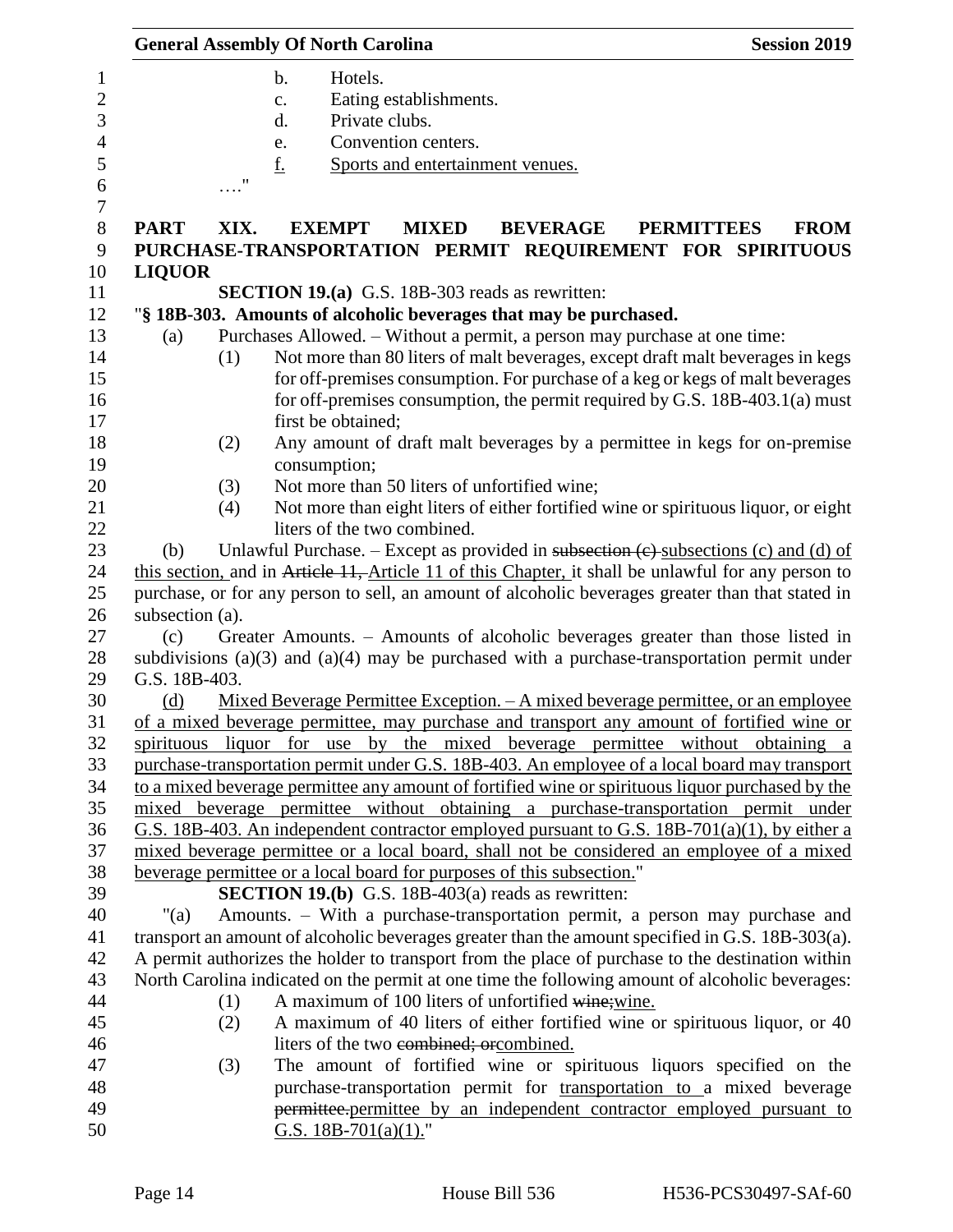|                | <b>General Assembly Of North Carolina</b><br><b>Session 2019</b>                                                                                                                                              |
|----------------|---------------------------------------------------------------------------------------------------------------------------------------------------------------------------------------------------------------|
| $\mathbf{1}$   | <b>SECTION 19.(c)</b> This section becomes effective September 1, 2019, and applies to                                                                                                                        |
| $\sqrt{2}$     | fortified wine and spirituous liquor purchased on or after that date.                                                                                                                                         |
| 3              |                                                                                                                                                                                                               |
| $\overline{4}$ | PART XX. ABC COMMISSION/QUARTERLY REPORT ON PROCESS FOR                                                                                                                                                       |
| 5              | <b>OBTAINING A CONTRACT FOR STATE WAREHOUSE SERVICES</b>                                                                                                                                                      |
| 6              | <b>SECTION 20.(a)</b> Beginning October 15, 2019, and quarterly thereafter, the ABC                                                                                                                           |
| $\overline{7}$ | Commission shall submit a written report to the chairs of the Joint Legislative Oversight                                                                                                                     |
| $8\,$          | Committee on Justice and Public Safety detailing the progress made in bidding and selecting an                                                                                                                |
| 9              | independent contractor for the receipt, storage, and distribution of spirituous liquor at and from                                                                                                            |
| 10             | the State warehouse in accordance with G.S. $18B-204(a)(3)$ . The report required under this                                                                                                                  |
| 11             | section shall include all of the following:                                                                                                                                                                   |
| 12             | The schedule for developing and issuing the Request for Proposal (RFP),<br>(1)<br>including detailed explanations as to how the Commission is meeting the                                                     |
| 13<br>14       | milestones identified on the schedule.                                                                                                                                                                        |
| 15             | An identification of State agencies, departments, and other entities providing<br>(2)                                                                                                                         |
| 16             | the Commission with technical assistance on RFP development and contract                                                                                                                                      |
| 17             | negotiations, including a detailed description of the assistance that is being                                                                                                                                |
| 18             | provided.                                                                                                                                                                                                     |
| 19             | A description of the Commission's consultation with local ABC boards, as that<br>(3)                                                                                                                          |
| 20             | term is defined in G.S. 18B-101, to ensure the boards' concerns and                                                                                                                                           |
| 21             | expectations are addressed during the RFP development and contract                                                                                                                                            |
| 22             | negotiations.                                                                                                                                                                                                 |
| 23             | A copy of the RFP when it is released for bid.<br>(4)                                                                                                                                                         |
| 24             | A copy of the final contract entered into pursuant to G.S. $18B-204(a)(3)$ .<br>(5)                                                                                                                           |
| 25             | An implementation schedule for transitioning from the existing contract for<br>(6)                                                                                                                            |
| 26             | services described in G.S. 18B-204(a)(3) to the new contract.                                                                                                                                                 |
| 27             | <b>SECTION 20.(b)</b> The reporting requirement set forth in subsection (a) of this section                                                                                                                   |
| 28<br>29       | expires upon the earlier of the date of the award of the contract for services described in<br>G.S. 18B-204(a)(3) or January 1, 2022.                                                                         |
| 30             |                                                                                                                                                                                                               |
| 31             | PART XXI. ABC SPECIAL ORDERS/ALLOW PURCHASE OF INDIVIDUAL                                                                                                                                                     |
| 32             | BOTTLES AND ALLOW CERTAIN ORDERS OF ELIGIBLE DISTILLERY                                                                                                                                                       |
| 33             | <b>PRODUCTS</b>                                                                                                                                                                                               |
| 34             | <b>SECTION 21.(a)</b> G.S. 18B-800 is amended by adding two new subsections to read:                                                                                                                          |
| 35             | Special Orders of Special Items. – Through the process established by rule of the<br>$"({c}1)$                                                                                                                |
| 36             | Commission for special orders of spirituous liquor that are on the special item list approved by                                                                                                              |
| 37             | the Commission, ABC stores shall allow the purchase of individual bottles of spirituous liquor.                                                                                                               |
| 38             | ABC stores may sell in store any bottles it receives from a special item case in excess of what                                                                                                               |
| 39             | was purchased by the requesting customer.                                                                                                                                                                     |
| 40             | Orders of Eligible Distillery Products by Mixed Beverages Permittees. - A local<br>(c2)                                                                                                                       |
| 41             | board shall fulfill an order by a mixed beverages permittee for individual bottles or cases of                                                                                                                |
| 42             | spirituous liquor produced by an eligible distillery that are listed as a regular code item for sale                                                                                                          |
| 43             | in the State. If a local board cannot fulfill an order of a mixed beverages permittee for individual<br>bottles or cases of spirituous liquor produced by an eligible distillery that are listed as a regular |
| 44<br>45       | code item for sale in the State because the product ordered is not in the local board's stock                                                                                                                 |
| 46             | inventory or the order cannot otherwise be fulfilled within the time period requested by the                                                                                                                  |
| 47             | permittee, the local board shall notify the Commission within 48 hours of the request for the                                                                                                                 |
| 48             | order and request authorization for direct shipment. The Commission shall then determine if the                                                                                                               |
| 49             | eligible distillery desires to directly ship the ordered product directly to the local board, and if so,                                                                                                      |
| 50             | the Commission shall authorize the eligible distillery to ship the spirituous liquor ordered to the                                                                                                           |
| 51             | local board for the fulfillment of the mixed beverages permittee's order. Merchandise authorized                                                                                                              |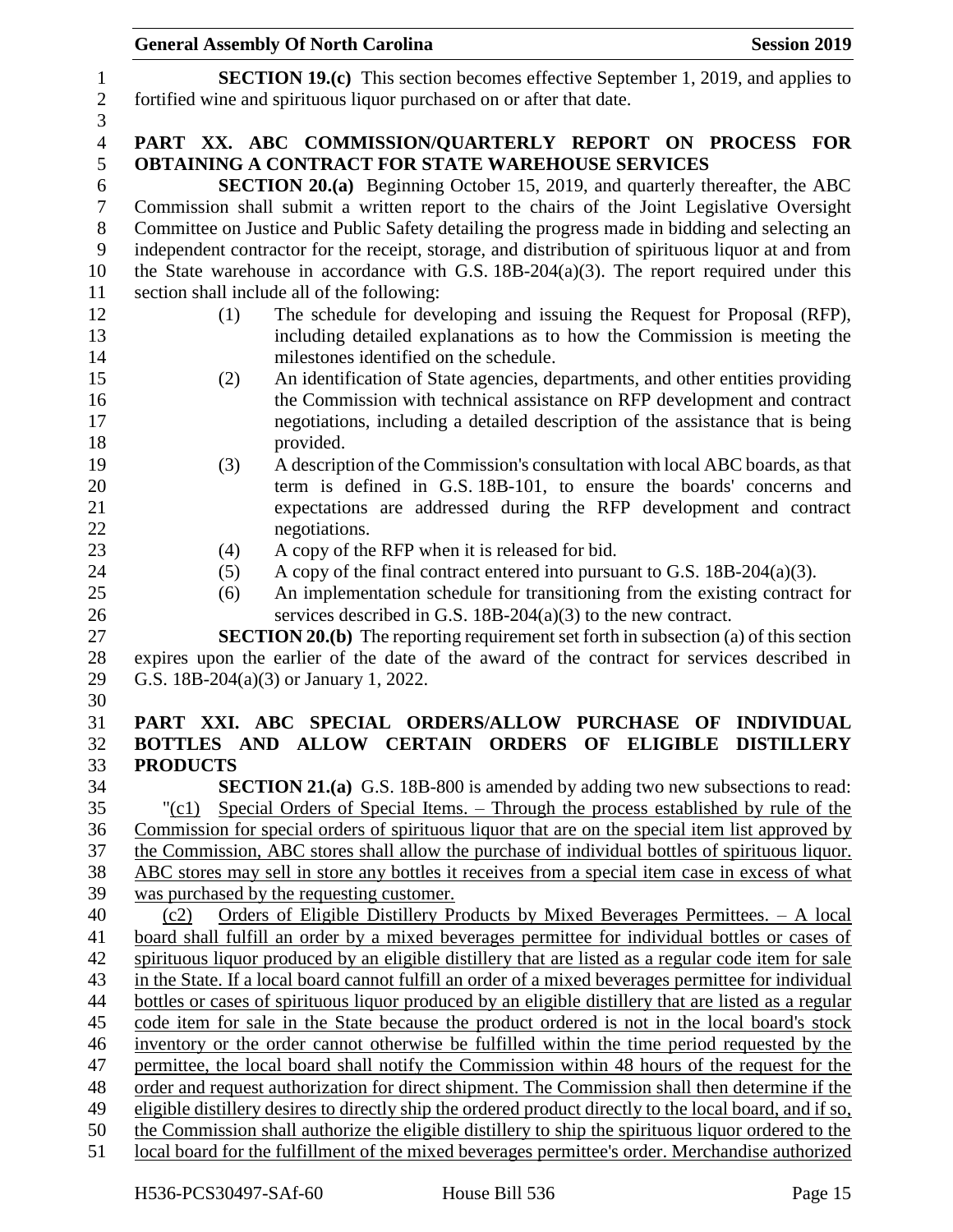to be shipped by direct shipment under this subsection shall be consigned by the State ABC warehouse to the distiller's account in care of the local board. The local board shall acknowledge receipt of the merchandise on the shipping documents and forward them to the State ABC warehouse for processing through the accounting system as though the merchandise were shipped from the State ABC warehouse. As used in this subsection, an "eligible distillery" is a distillery (i) that sells, to consumers at the distillery, to exporters, to local boards, and to private or public agencies or establishments of other states or nations, fewer than 10,000 proof gallons of in-house brand spirituous liquors distilled and manufactured by it at the permit holder's distillery per year, and (ii) that is either the holder of a distillery permit pursuant to G.S. 18B-1105 or is a business located outside the State that is licensed or permitted to manufacture spirituous liquor in the jurisdiction where the business is located and whose products are lawfully sold in this State." **SECTION 21.(b)** In order to facilitate the sale of any remainders of a special item case, increase customer access to products, and allow local ABC boards to more effectively manage inventory, the ABC Commission shall develop and implement an Internet-based system to facilitate the sale and purchase of regular approved list items and special order list items of spirituous liquor by and among local ABC boards. **SECTION 21.(c)** The ABC Commission shall amend its rules consistent with this section. **SECTION 21.(d)** Subsection (a) of this section becomes effective September 1, 2019, and applies to special orders placed on or after that date. The remainder of this section is effective when it becomes law. **PART XXII. LOCAL ABC BOARDS/ALLOW DELIVERY FEE SECTION 22.(a)** G.S. 18B-701(a) reads as rewritten: 26 "(a) Powers. – A local board shall have authority to: to do all of the following: (1) Buy, sell, transport, and possess alcoholic beverages as necessary for the 28 operation of its ABC stores; stores. If a local board provides delivery of spirituous liquor to a mixed beverages permittee, the local board may use its employees or contract with an independent contractor and may charge a fee to the permittee. A mixed beverage permittee may contract with an independent contractor to provide delivery of spirituous liquor from an ABC board's store or warehouse to the permittee's premises. (2) Adopt rules for its ABC system, subject to the approval of the Commission;Commission. (3) Hire and fire employees for the ABC system;system. (4) Designate one employee as manager of the ABC system and determine his responsibilities;responsibilities. (5) Require bonds of employees as provided in the rules of the Commission;Commission. 41 (6) Operate ABC stores as provided in Article 8;8. (7) Issue purchase-transportation permits as provided in Article 4;4. (8) Employ local ABC officers or make other provision for enforcement of ABC 44 laws as provided in Article 5;5. 45 (9) Borrow money as provided in G.S. 188-702; G.S. 188-702. (10) Buy and lease real and personal property, and receive property devised or 47 given, as necessary for the operation of the ABC system; system. (11) Invest surplus funds as provided in G.S. 18B-702;G.S. 18B-702. (12) Dispose of property in the same manner as a city council may under Article 50 12 of Chapter 160A of the General Statutes; and Statutes. …."